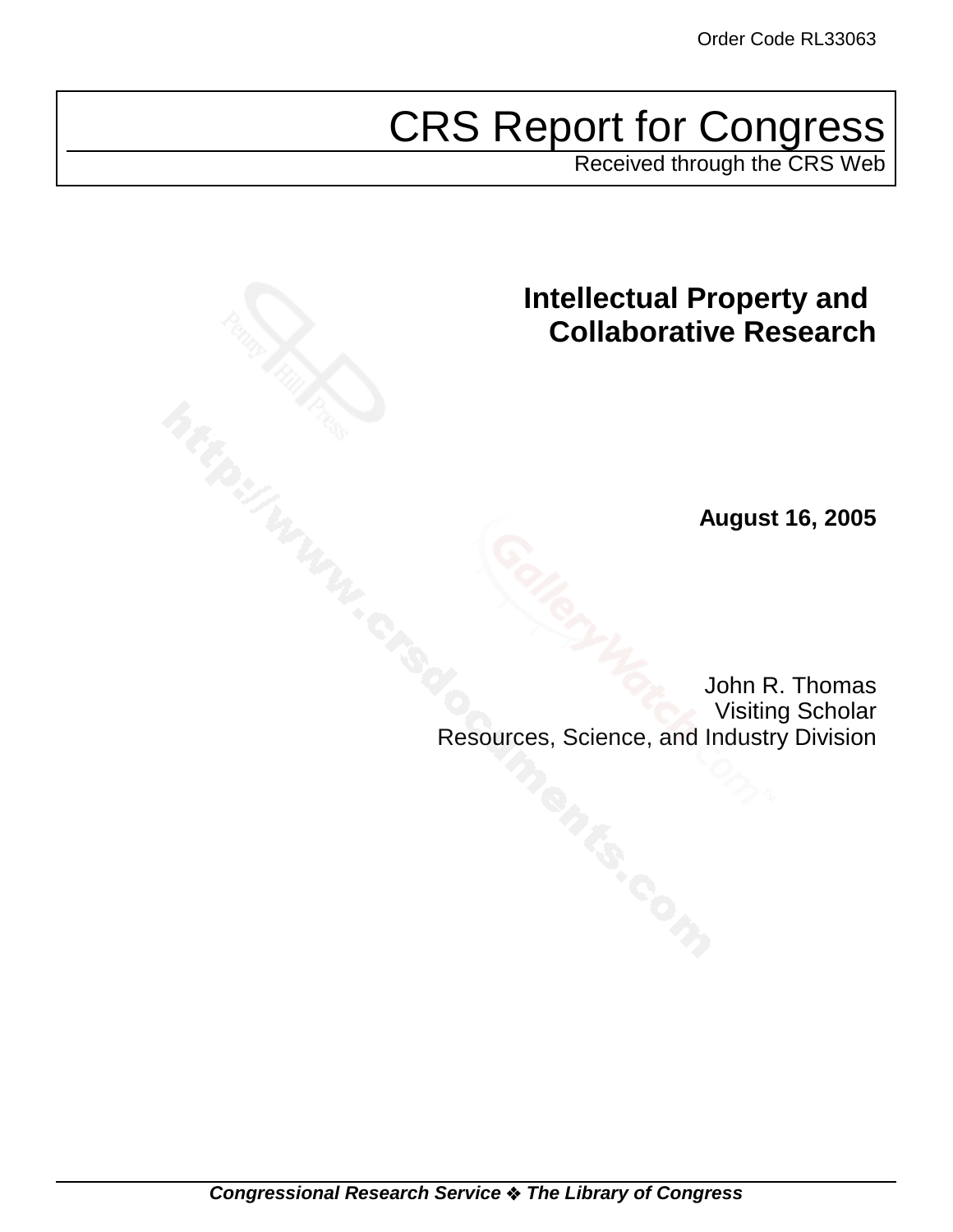## Intellectual Property and Collaborative Research

## **Summary**

Innovative individuals and firms have increasingly engaged in collaborative research. The greater complexity of modern technology, heightened specialization in advanced fields, improved means of communications, and the desire to share the risks and expenses of high technology research have each contributed to this trend. Congressional interest in creating an environment conducive to collaborative research has resulted in numerous legislative initiatives. The Patent Law Amendments Act of 1984 and the Cooperative Research and Technology Enhancement (CREATE) Act of 2004 are among those that have clarified patent law rules regarding joint inventors and cooperative research endeavors.

Observers have nonetheless expressed concerns that applicable patent law standards may discourage, rather than foster, collaboration among researchers. Some patent law experts believe that current rules identifying the members of a research team who qualify as joint inventors are too lenient, vague, and unpredictable. This standard may lead to uncertainties with respect to patent ownership. It may also encourage strategic claims drafting during patent acquisition and enforcement.

Another target of concern is the current legal rule governing the joint ownership of patents. In the event more than one individual is considered to be a co-inventor of an invention that is patented, each such person is regarded as a joint owner of that patent. U.S. patent law further deems a joint owner of a patent to enjoy a "tenancyin-common," which allows him to exploit a patent without regard to the other owners. This property rule appears to maximize the opportunity for exploitation of the patented invention in the marketplace. Yet, because every inventor receives full rights in an invention no matter what the extent of his contribution, this ownership principle could possibly lead to inequitable distributions of the profits of patented inventions.

If Congress should deem a legislative response to be appropriate, some commentators have called for more specific legislative guidance on the joint inventorship standard. A possible reform would be to stipulate bright-line rules, or possibly a list of factors that courts should consider, with respect to joint inventorship. On the other hand, fashioning a workable standard of joint inventorship might prove difficult or ultimately be unnecessary.

In addition, alternative ownership rules–such as considering ownership on a claim-by-claim, rather than a patent-by-patent basis–are a possibility. In weighing the desirability of any alternative to the current regime, concerns for ease of judicial administration and the diminution of the incentives of one joint owner to commercialize the patented invention may be appropriate. However, the patent statute's joint inventorship and joint ownership standards are effectively default rules. As collaborative researchers may reach alternative arrangements via contract, legal reform in this area may not be a compelling need.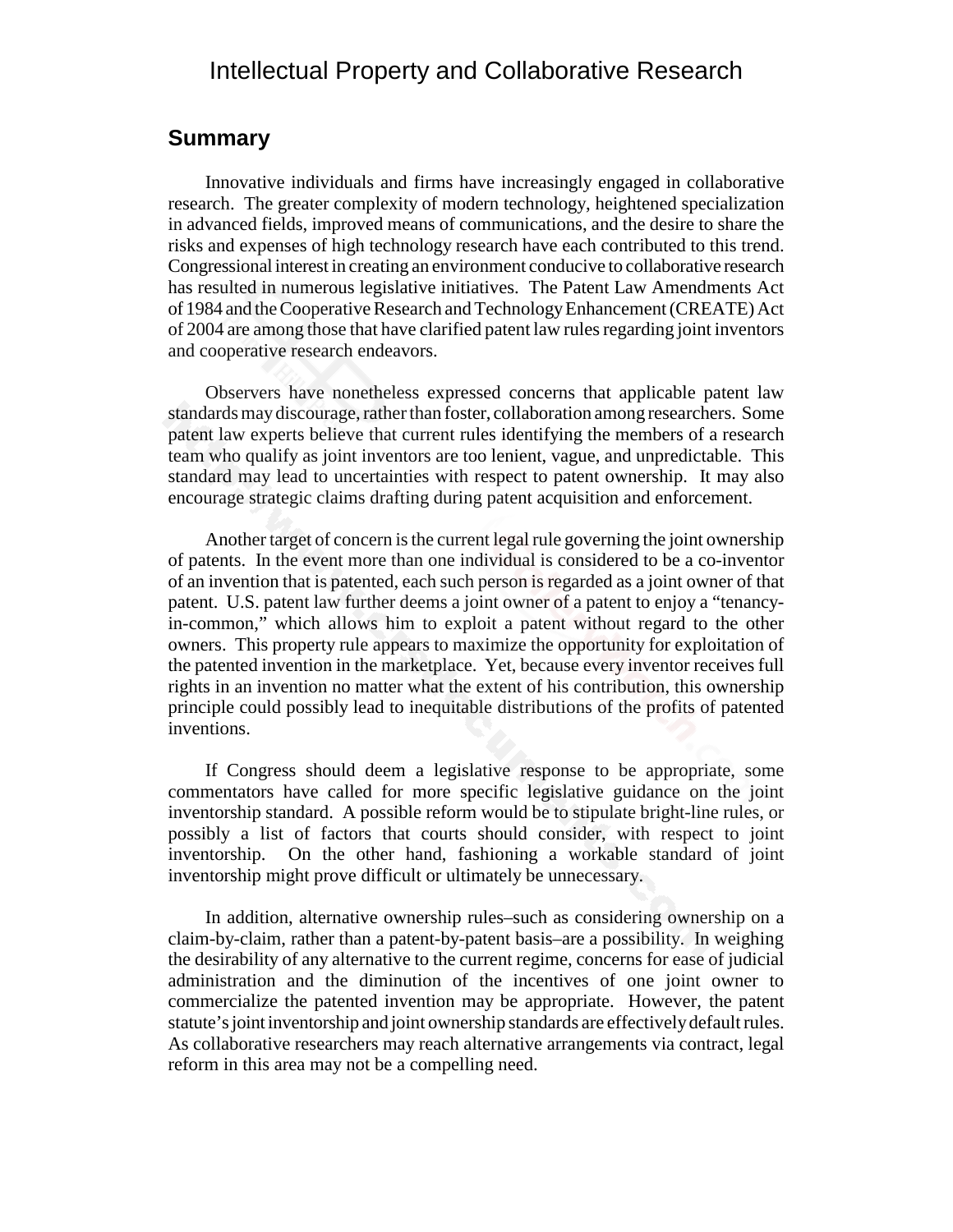## **Contents**

| Federal Legislation Impacting Collaborative Research and the Patent System 8 |
|------------------------------------------------------------------------------|
|                                                                              |
|                                                                              |
|                                                                              |
|                                                                              |
|                                                                              |
|                                                                              |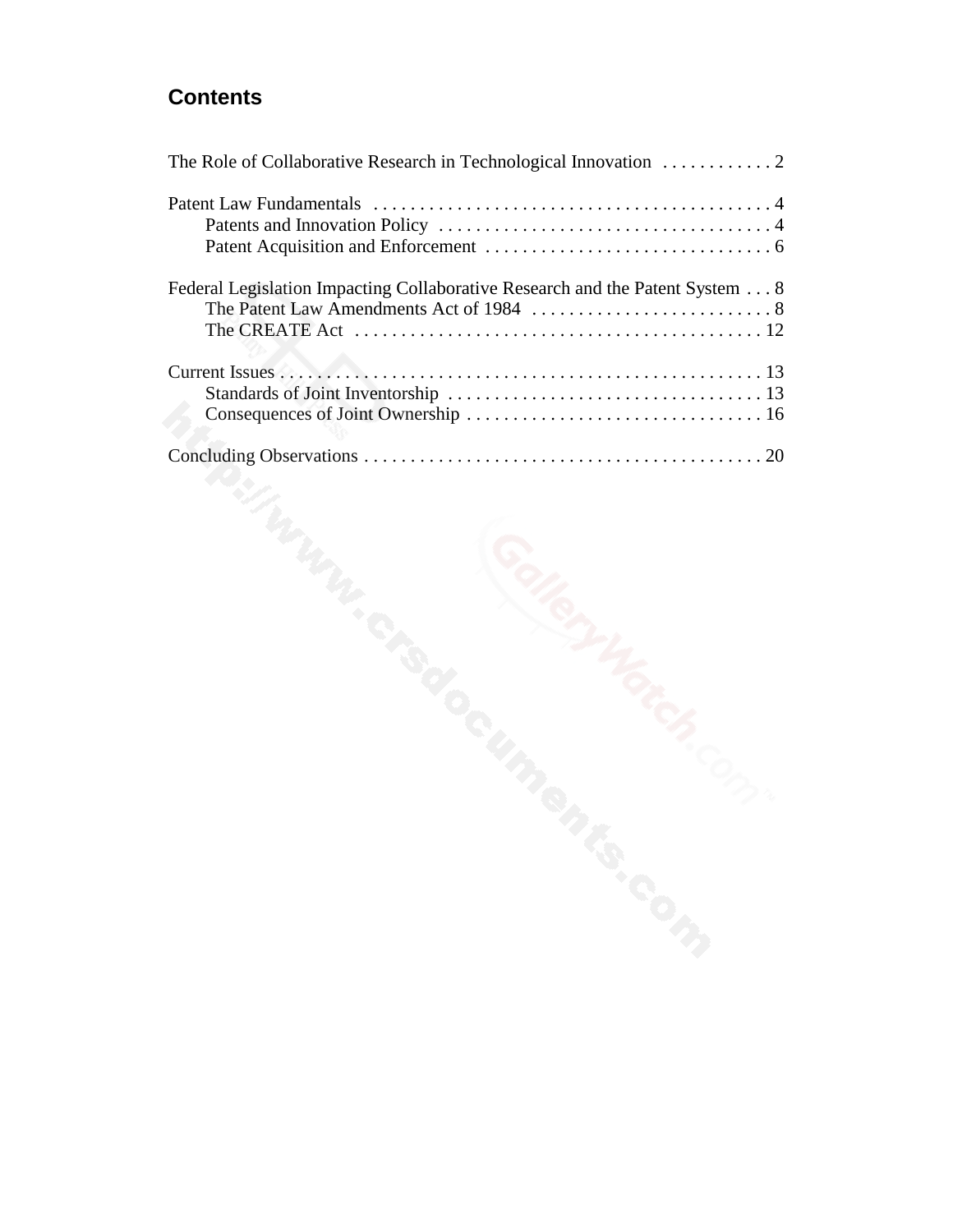## Intellectual Property and Collaborative Research

Congressional interest in creating an environment conducive to collaborative research has resulted in numerous legislative initiatives. The intellectual property laws are among those that have been amended to account for the needs of joint researchers. The Patent Law Amendments Act of 1984,<sup>1</sup> the American Inventors Protection Act of 1999,<sup>2</sup> and the Cooperative Research and Technology Enhancement (CREATE) Act of 2004<sup>3</sup> each clarified patent law rules regarding joint inventors and cooperative research endeavors. These laws have attempted to facilitate cooperation among researchers, while at the same time maintaining patent-based incentives that are sufficient to stimulate research in the first instance.

Legislative attention towards collaborative research issues has been stimulated by the growing prominence of research partnerships among and between private sector firms, universities, and the federal R&D establishment.<sup>4</sup> Many reasons explain why cooperative projects have become an increasingly attractive vehicle for innovation. The greater complexity of modern technology has caused individuals and firms to specialize, necessitating cooperation in order to achieve desired results.<sup>5</sup> The advent of advanced communications networks, including the Internet, has further enabled collaboration.<sup>6</sup> The desire to share the risks and expenses of high technology research among multiple participants has further stimulated cooperative ventures.<sup>7</sup>

Observers have expressed concerns, however, that applicable patent law standards may hinder, rather than foster, collaboration among researchers. Some patent law experts believe that current rules identifying the members of a research team who qualify as joint inventors are too lenient, vague, and unpredictable.<sup>8</sup> Another target of concern is the current legal rule governing the joint ownership of

<sup>1</sup> P.L. 98-622, 98 Stat. 3383.

<sup>&</sup>lt;sup>2</sup> P.L. 106–113, 113 Stat. 1501.

<sup>3</sup> P.L. 108-453, 118 Stat. 3596.

<sup>4</sup> CRS Issue Brief IB89056, *Cooperative R&D: Federal Efforts to Promote Industrial Competitiveness*, by Wendy H. Schacht.

<sup>5</sup> *See* Rochelle Cooper Dreyfuss, "Collaborative Research: Conflicts on Authorship, Ownership, and Accountability," 53 *Vanderbilt Law Review* (2000), 1161.

<sup>6</sup> *See* Lawrence M. Sung, "Collegiality and Collaboration in the Age of Exclusivity," 3 *DePaul Journal of Health Care Law* (2000), 411.

<sup>7</sup> Dreyfuss, *supra* note 5.

<sup>8</sup> *See* Joshua Matt, "Searching for an Efficacious Joint Inventorship Standard," 44 *Boston College Law Review* (2002), 245.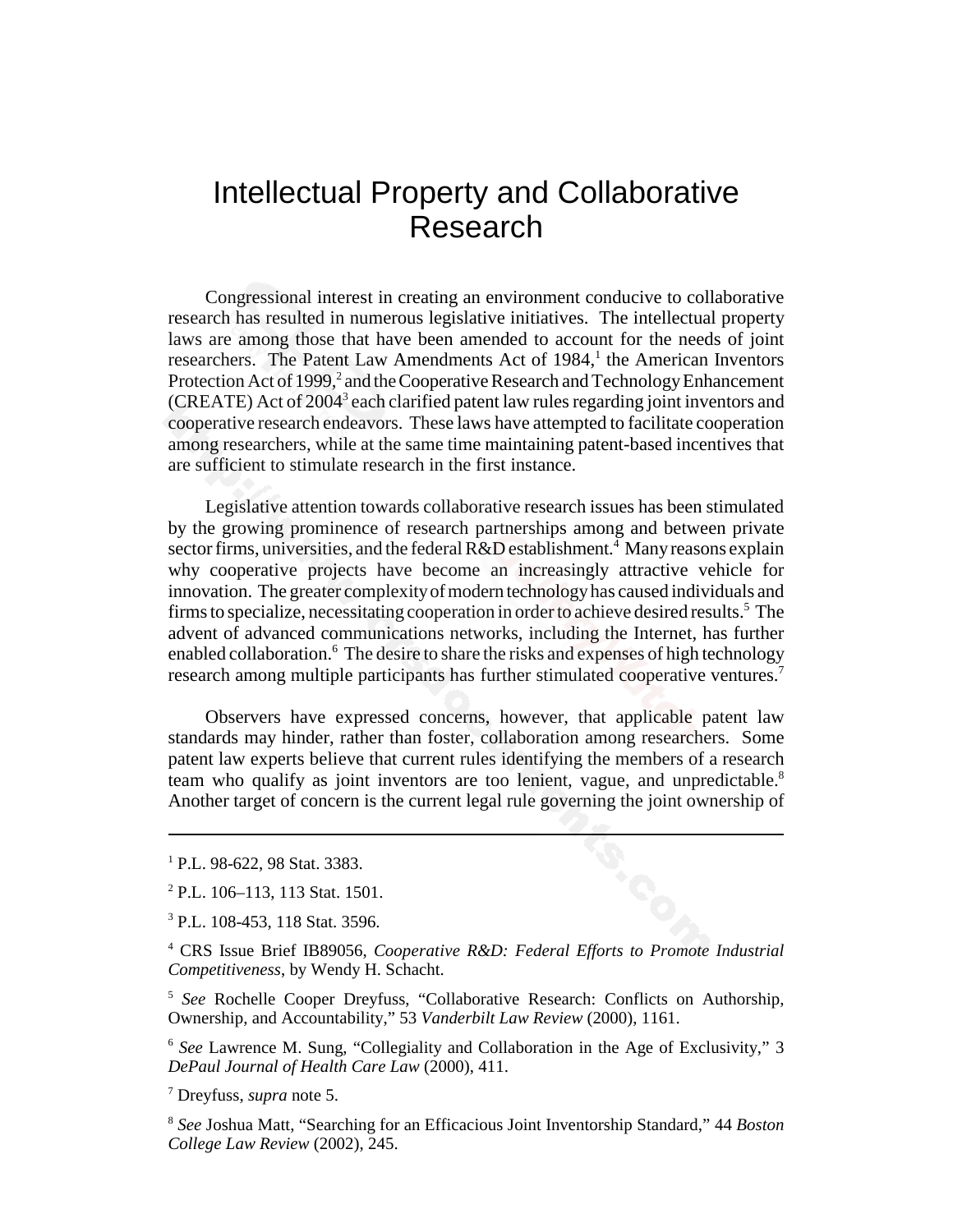patents. U.S. patent law allows each owner to exploit a patent without regard to the other owners.<sup>9</sup> This legal arrangement appears to maximize the opportunity for exploitation of the patented invention in the marketplace.<sup>10</sup> Yet it could possibly lead to inequitable distributions of the profits of patented inventions and may promote mistrust among potential joint researchers. $^{11}$ 

This report reviews intellectual property laws and policies governing collaborative research. First, it reviews the increasing tendency towards joint research in high-technology fields. After providing the fundamentals of patent law and innovation policy, the report then reviews the detailed rules of patent law as applied to collaborative research. The report next surveys issues concerning the patent law standards for joint inventorship and joint ownership, and provides some concluding observations.

## **The Role of Collaborative Research in Technological Innovation**

Technological development has increasingly resulted from cooperative ventures formed between and among the private sector, universities, and government entities.<sup>12</sup> Several developments in the modern research environment have contributed to this trend towards collaboration. One factor is the growth of the communications networks, including the Internet, which collectively have made collaboration over long distances much easier. $^{13}$ 

The growing complexity of modern technology has ramifications upon the cost of conducting research, the specialization of researchers, and the ability to innovate. Cooperation may benefit firms by allowing them to share risks and costs. High technology research is often expensive, and many firms have found limited associations with other entities more cost effective than hiring needed expertise on a permanent basis. Coupled with reported declines in public financing, cost increases have also encouraged academic researchers to find new sources of financial support.<sup>14</sup>

The extreme complexity of many modern technologies has also led to the growing specialization of individual researchers. Because few persons are able to master numerous sophisticated and ever-advancing scientific fields, breakthroughs

<sup>&</sup>lt;sup>9</sup> 35 U.S.C. § 262 (2004).

 $10$  Robert P. Merges & Lawrence A. Locke, "Co-Ownership of Patents: A Comparative and Economic View," 72 *Journal of the Patent and Trademark Office Society* (1990), 586.

<sup>&</sup>lt;sup>11</sup> Philip Konecny, "Windfall Property Rights for the Left Out Co-Inventor Who Gets Let Into the Patent," 16 *Santa Clara Computer & High Technology Law Journal* (1999), 141.

<sup>12</sup> *See* Anna Martina Tyreus, "H.R. 2391: Protecting Universities in Collaborative Research," 82 *Washington University Law Quarterly* (2004), 557.

<sup>13</sup> *Id.*

<sup>&</sup>lt;sup>14</sup> *See* Brett Frischmann, "Innovation and Institutions: Rethinking the Economics of U.S. Science and Technology Policy," 24 *Vermont Law Review* (2000), 347.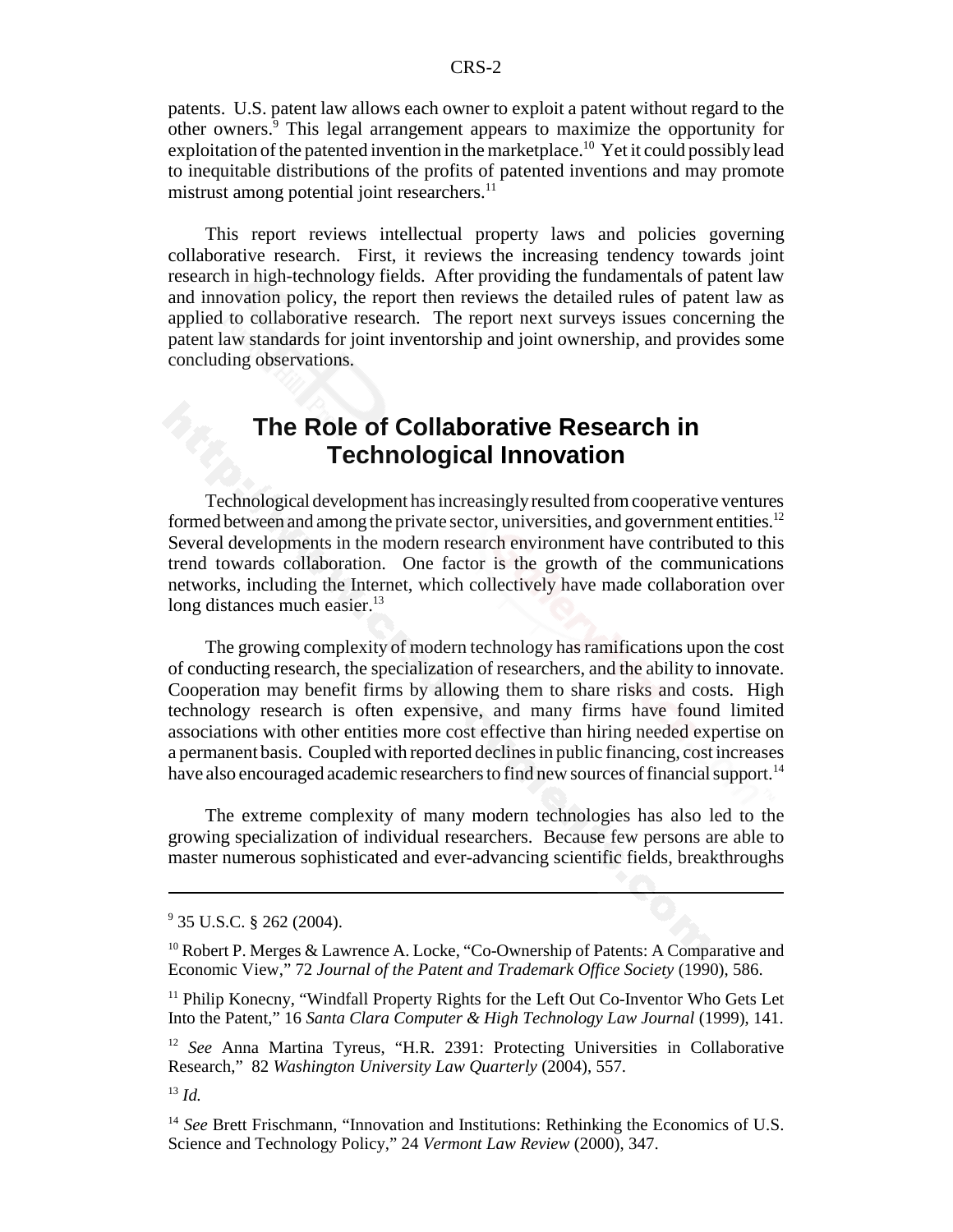at the frontiers of scientific knowledge increasingly depend upon interdisciplinary research.15 Trends for individual researchers are also reflected within the institutions in which they operate. Even elite, multinational enterprises may lack the expertise to perform cutting-edge research on their own. They may instead turn to government laboratories, universities, or other entities in order to gain access to expertise and equipment not readily available elsewhere.<sup>16</sup>

Congress has also endeavored to create an environment conducive to research associations between and among public, private, and non-profit entities. Among the legislative initiatives in this area is the National Cooperative Research Act,  $17$  which aimed to encourage companies to undertake joint research through clarifications of the antitrust laws. The Bayh-Dole Act allowed universities, nonprofit institutions, and small businesses to obtain title to patents on inventions resulting from government-funded research.18 The Stevenson-Wydler Act contained provisions concerning assignment of title to inventions arising from collaborative work between federal laboratories and outside cooperating parties where no direct federal funding is involved.19 In addition, Congress has provided tax and other incentives to stimulate joint research projects.<sup>20</sup>

Although supporters of collaborative research cite its numerous potential advantages, some observers have voiced concerns over this trend. First, collaboration may effectively reduce the number of researchers working on a particular problem. In the manner of an anticompetitive corporate merger, a joint venture may potentially slow the pace of industrial research.<sup>21</sup>

Second, experience demonstrates that joint ventures may be employed to facilitate cartels and other collusive behavior. In particular, as a collaborative research and development project may call for close, continuing cooperation between two firms, such an arrangement may ultimately decrease the participants' willingness

<sup>15</sup> *See* Dreyfuss, *supra* note 5.

<sup>16</sup> *See* Mark Stevenson, "Technology Transfer and March-In at the National Institutes of Health: Introducing Uncertainty Into An Era of Private-Public Partnership," 50 *Administrative Law Review* (1998), 515.

<sup>&</sup>lt;sup>17</sup> P.L. 98-462, 98 Stat. 1815, as amended by the National Cooperative Production Amendments Act of 1993, P.L. 103-42, 107 Stat. 117.

<sup>18</sup> P.L. 96-517, 94 Stat. 3015. *See* CRS Report RL32076, *The Bayh-Dole Act: Selected Issues in Patent Policy and the Commercialization of Technology*, by Wendy H. Schacht.

<sup>19</sup> P.L. 96-517, 94 Stat. 3019.

<sup>20</sup> *See* Richard S. Markovits, "On the Economic Efficiency of Using Law to Promote Research and Development: A Critique of Various Tax, Antitrust, Intellectual Property, and Tort Law Rules and Policy Proposals," 39 *Harvard Journal on Legislation* (2002), 63.

<sup>21</sup> *See* Richard J. Hoskins, "Antitrust Analysis of Joint Ventures and Competitor Collaborations: A Primer for the Corporate Lawyer," 10 *University of Miami Business Law Review* (2002), 119.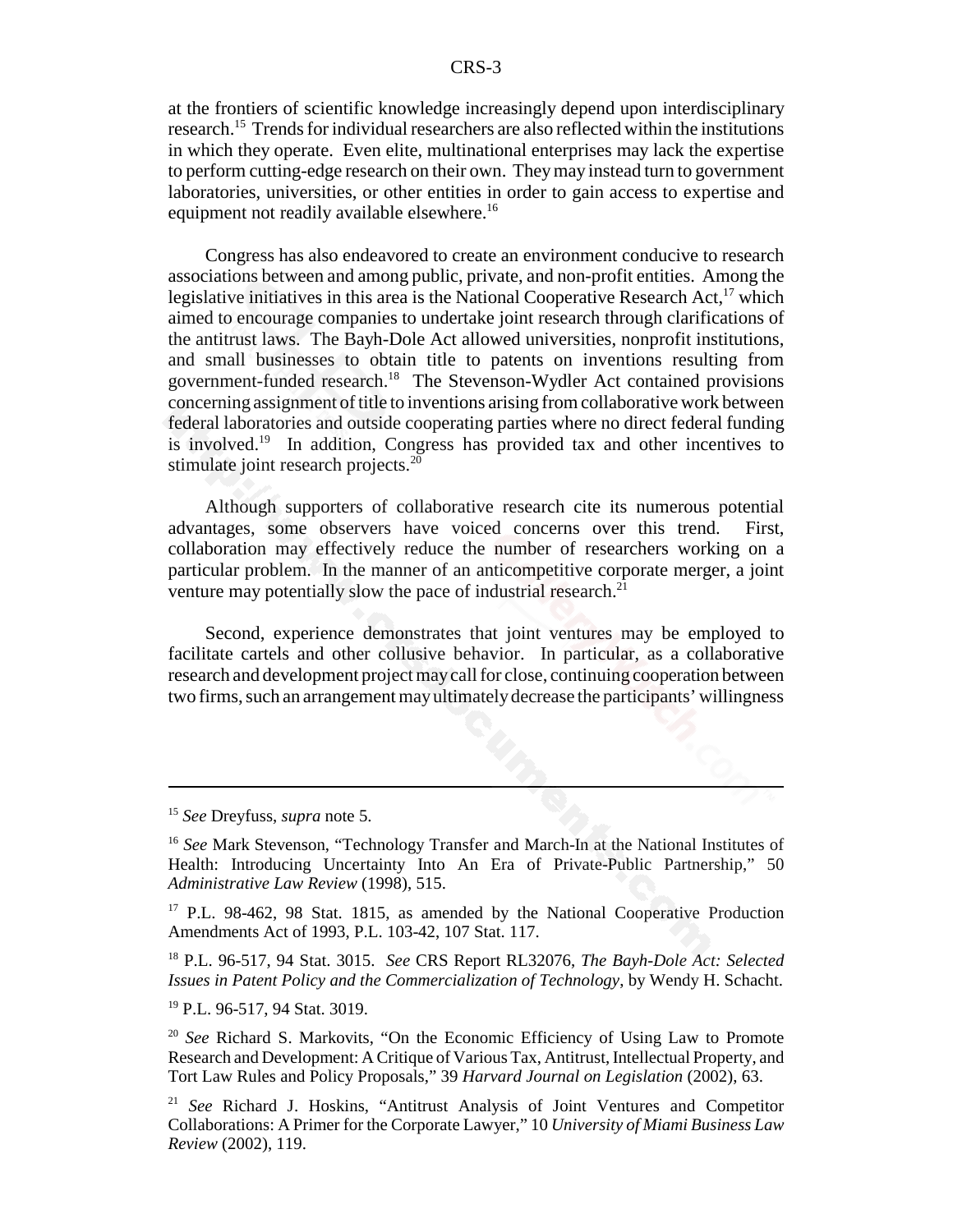to act as vigorous rivals in the marketplace.<sup>22</sup> Third, joint ventures may reduce competition by excluding or hampering outsiders from access to technology or other resources that are essential to participate in a particular market.<sup>23</sup>

Finally, some commentators have viewed government support for particular joint ventures as particularly problematic. Such support has been characterized as "picking winners and losers" in the marketplace.<sup>24</sup> Others believe that the government has consistently been a poor judge of selecting projects to award with federal funding.<sup>25</sup> Despite these concerns, there can be little doubt that collaborative efforts form a significant component of research and development projects in the United States.<sup>26</sup>

## **Patent Law Fundamentals**

Joint research sometimes leads to technological breakthroughs that in turn may be subject to patent protection. This report next reviews both the innovation policies that shape patent law doctrines, as well as the practical workings of the patent system as applied to collaborative research.

## **Patents and Innovation Policy**

The patent system is intended to promote the production and dissemination of technological information. Many commentators have argued that the patent system is necessary to encourage individuals to engage in inventive activity.<sup>27</sup> Proponents of this view reason that, absent a patent system, inventions could easily be duplicated by free riders, who would have incurred no cost to develop and perfect the technology involved, and who could thus undersell the original inventor. The resulting inability of inventors to capitalize on their inventions would lead to an environment where too few inventions are made. By providing individuals with exclusive rights in their inventions for a limited time, the patent system allows inventors to realize the profits from their inventions.

The courts have also suggested that absent a patent law, individuals would favor maintaining their inventions as trade secrets so that competitors could not exploit

<sup>22</sup> *See* Joseph Kattan, "Antitrust Analysis of Technology Joint Ventures: Allocative Efficiency and the Rewards of Innovation," 61 *Antitrust Law Journal* (1993), 937.

<sup>23</sup> *See* Joseph F. Brodley, "Joint Ventures and Antitrust Policy," 95 *Harvard Law Review* (1982), 1521.

<sup>24</sup> *See, e.g.,* Alan F. Lindsay III, "Tuning Into HDTV: Can Production Joint Ventures Improve America's High-Tech Picture?," 44 *University of Miami Law Review* (1990), 1159.

<sup>25</sup> *See* Ronald J. Sutherland & Jerry Taylor, "Time to Overhaul Federal Energy R&D," *Policy Analysis* no. 424 (Feb. 7, 2002).

<sup>26</sup> *See* Katttan, *supra* note 22.

<sup>27</sup> E.g., Dan L. Burk & Mark A. Lemley, "Policy Levers in Patent Law," 89 *Virginia Law Review* (2003), 1575.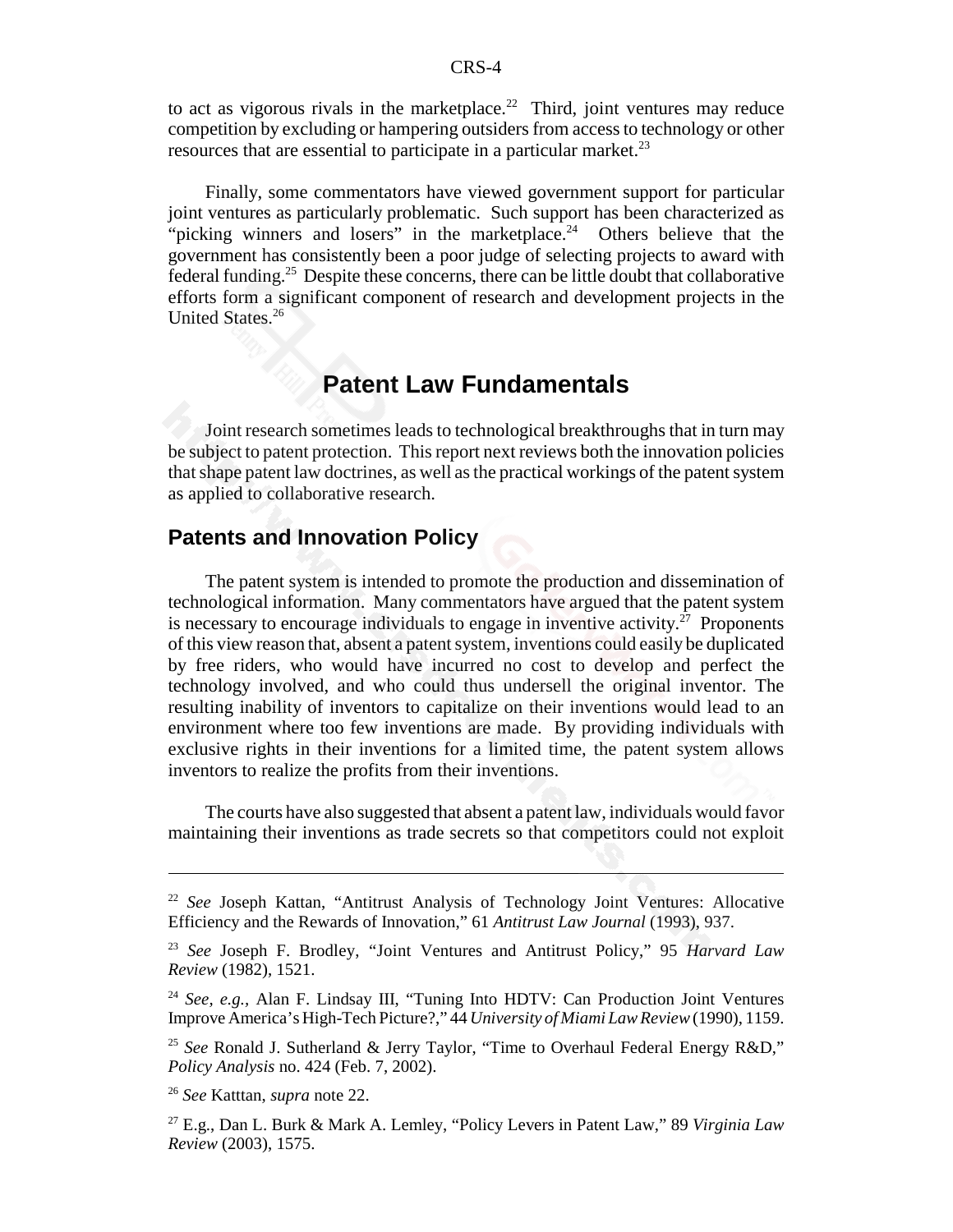them.28 Trade secrets do not enrich the collective knowledge of society, however, nor do they discourage others from engaging in duplicative research. The patent system attempts to avoid these inefficiencies by requiring inventors to consent to the disclosure of their inventions in issued patent instruments.<sup>29</sup>

There are still other explanations for the patent laws. For instance, the Patent Act of  $1952^{30}$  is thought by supporters to stimulate technological advancement by inducing individuals to "invent around" patented technology. Issued patent instruments may point the way for others to develop improvements, exploit new markets or discover new applications for the patented technology.<sup>31</sup> The patent system may encourage patentees to exploit their proprietary technologies during the term of the patent. Proponents believe the protection provided by a patent's proprietary rights increases the likelihood a firm will continue to refine, produce and market the patented technology.<sup>32</sup> Finally, the patent law has been identified as a facilitator of markets. Absent patent rights, an inventor may have scant tangible assets to sell or license, and even less ability to police the conduct of a contracting party. By reducing a licensee's opportunistic possibilities, the patent system lowers transaction costs and makes technology-based transactions more feasible.<sup>33</sup>

The patent system has nonetheless attracted a great number of critics. Some assert that the patent system is unnecessary due to market forces that already suffice to create an optimal level of invention. The desire to gain a lead time advantage over competitors may well provide sufficient inducement to invent without the need for further incentives.<sup>34</sup> Some commentators observe that successful inventors are sometimes transformed into complacent, established enterprises that use patents to suppress the innovations of others.<sup>35</sup> Others assert that the inventions that have fueled some of our most dynamic industries, such as early biotechnologies and computer software, arose at a time when patent rights were unavailable or uncertain.<sup>36</sup>

<sup>34</sup> *See* Frederic M. Scherer & David Ross, *Industrial Market Structure and Economic Performance* (Rand McNally & Co., 3d ed. 1990).

<sup>35</sup> *See* Robert P. Merges and Richard R. Nelson, *On the Complex Economics of Patent Scope*, 90 *Columbia Law Review* (1990), 839.

 $28$  A "trade secret" is a formula, process, device, or other business information that is kept confidential in order to maintain an advantage over competitors. *See* James Pooley, *Trade Secrets* § 1.01 (1998).

<sup>29</sup> *See, e.g.,* Grant v. Raymond, 31 U.S. 218, 247 (1832).

<sup>30</sup> P.L. 82-593, 66 Stat. 792 (codified at Title 35 United States Code).

<sup>31</sup> *See* R. Polk Wagner, "Information Wants to Be Free: Intellectual Property and the Mythology of Control," 103 *Columbia Law Review* (2003), 995.

<sup>&</sup>lt;sup>32</sup> F. Scott Kieff, "Property Rights and Property Rules for Commercializing Inventions," 85 *Minnesota Law Review* (2004), 697.

<sup>33</sup> *See* Robert P. Merges, "Intellectual Property and the Costs of Commercial Exchange: A Review Essay," 93 *Michigan Law Review* (1995), 1570.

<sup>36</sup> *See, e.g.,* Pamela Samuelson, Benson *Revisited: The Case Against Patent Protection for Algorithms and Other Computer Program–Related Inventions*, 39 *Emory Law Journal* (continued...)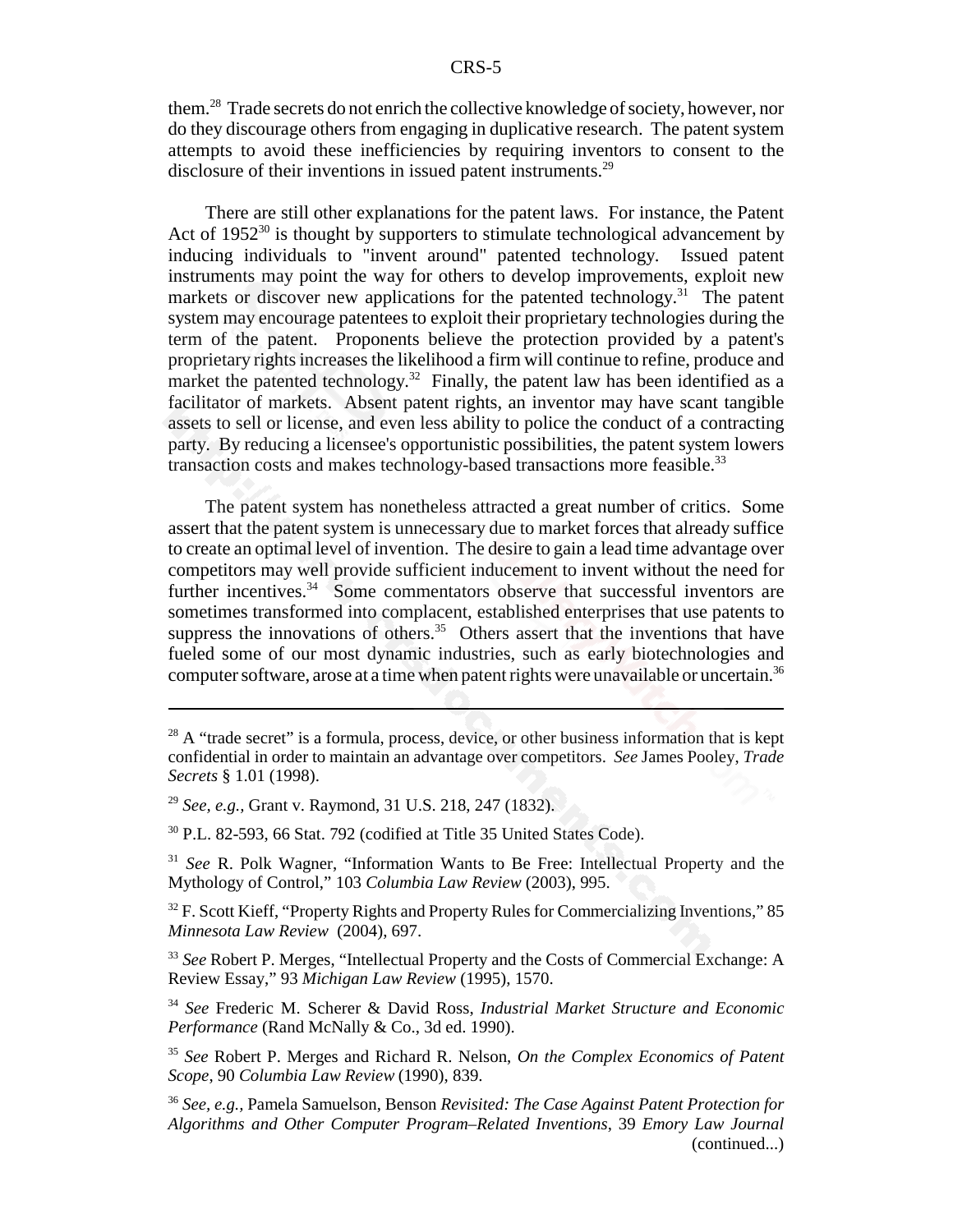While these various justifications and criticisms have differing degrees of intuitive appeal, none of them has been empirically validated. No conclusive study broadly demonstrates that we get more useful inventive activity with patents than we would without them. The justifications and criticisms of the patent system therefore remain open to challenge.<sup>37</sup>

### **Patent Acquisition and Enforcement**

In order to obtain patent protection, innovative individuals and firms must prepare and submit applications to the U.S. Patent and Trademark Office ("USPTO").38 USPTO officials, known as examiners, then assess whether the application merits the award of a patent.<sup>39</sup> The patent acquisition process is commonly known as "prosecution."40

Under the Patent Act of 1952, $41$  a patent application must include a specification that so completely describes the invention that skilled artisans are able to practice it without undue experimentation. This requirement is referred to as "enablement." The patent specification must also provide information upon the "best mode" known to the inventor of practicing the invention. $42$ 

The Patent Act also requires that applicants draft at least one claim that particularly points out and distinctly claims the subject matter that they regard as their invention.43 In practice most patent applications contain multiple claims. Each claim sets out a distinct proprietary interest that the patent applicant asserts for himself.

While reviewing a submitted application, the examiner will determine whether the claimed invention fulfills certain substantive standards set by the patent statute. Two of the most important patentability criteria are *novelty* and *nonobviousness*. To be judged novel, the claimed invention must not be fully anticipated by a prior patent, publication or other knowledge within the public domain.44 The sum of these earlier materials, which document state-of-the-art knowledge that is accessible to the public, is termed the "prior art." To meet the standard of nonobviousness, an invention must

41 Act of July 19, 1952, Ch. 950, 66 Stat. 797.

 $36$  (...continued)

<sup>(1990), 1025.</sup>

<sup>37</sup> *See* CRS Report RL31951, *Innovation, Intellectual Property, and Industry Standards*, by John R. Thomas.

<sup>38 35</sup> U.S.C. § 111 (2004).

<sup>39 35</sup> U.S.C. § 131 (2004).

<sup>40</sup> John R. Thomas, "On Preparatory Texts and Proprietary Technologies: The Place of Prosecution Histories in Patent Claim Interpretation," 47 *UCLA Law Review* (1999), 183.

 $42$  35 U.S.C. § 112 ¶ 1 (2004).

<sup>43 35</sup> U.S.C. § 112 ¶ 2 (2004).

<sup>44 35</sup> U.S.C. § 102 (2004).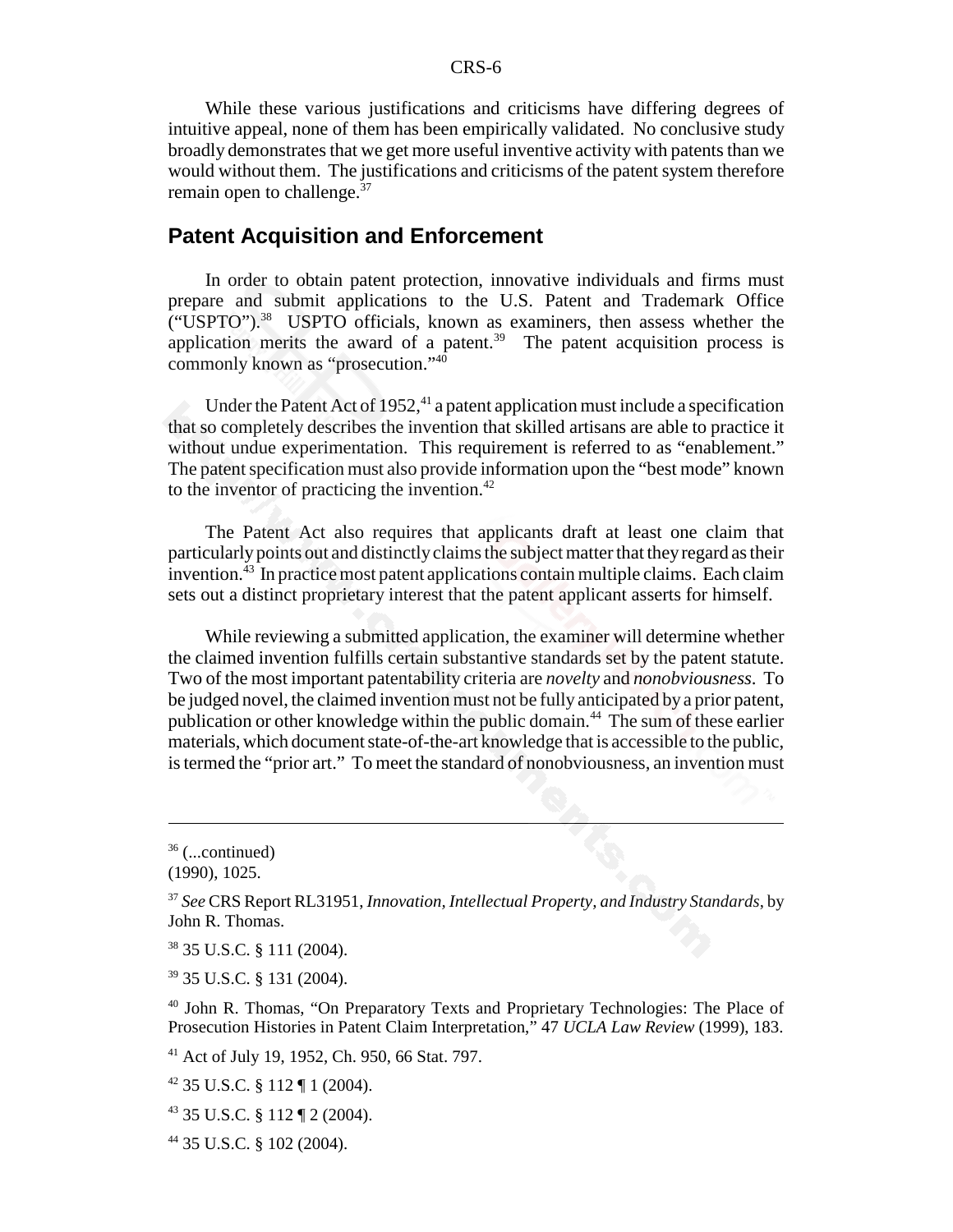not have been readily within the ordinary skills of a competent artisan based upon the teachings of the prior art.<sup>45</sup>

Should the USPTO allow the application to issue as a granted patent, the owner or owners of the patent obtain the right to exclude others from making, using, selling, offering to sell, or importing into the United States the claimed invention.<sup>46</sup> Each inventor named in the patent is presumed to be its owner.<sup>47</sup> If the patent has multiple owners, each joint owner is presumed to own an undivided interest in the entire patent, and each may exploit the patented invention without the need to obtain permission from any other joint owner. As the Patent Act states:

In the absence of any agreement to the contrary, each of the joint owners of a patent may make, use, offer to sell, or sell the patented invention in the United States, or import the patented invention into the United States, without the consent of and without accounting to the other owners.<sup>48</sup>

This ownership arrangement is formally known as a "tenancy-in-common."49

The term of the patent is ordinarily set at 20 years from the date the patent application was filed.<sup>50</sup> Patent title therefore provides inventors with limited periods of exclusivity in which they may practice their inventions, or license others to do so. Patent owners bear responsibility for monitoring their competitors to determine whether they are using the patented invention or not. Patent owners who wish to compel others to observe their intellectual property rights must usually commence litigation in the federal district courts. The U.S. Court of Appeals for the Federal Circuit ("Federal Circuit") possesses exclusive national jurisdiction over most patent appeals from the district courts,<sup>51</sup> while the U.S. Supreme Court possesses discretionary authority to review cases decided by the Federal Circuit.<sup>52</sup>

48 35 U.S.C. § 262 (2004).

<sup>49</sup> *See* Peter M. Carrozzo, "Tenancies In Antiquity: A Transformation of Concurrent Ownership for Modern Relationships," 85 *Marquette Law Review* (2001), 423.

 $50$  35 U.S.C. § 154(a)(2) (2004).

 $51$  28 U.S.C. § 1295(a)(1) (2004).

<sup>45 35</sup> U.S.C. § 103 (2004).

<sup>46 35</sup> U.S.C. § 271(a) (2004).

<sup>47</sup> *See* University Patents, Inc. v. Kligman, 762 F. Supp. 1212, 1218-19 (E.D. Pa. 1991) ("Although 'ownership' and 'inventorship' are not identical for patent law purposes, they are related. Inventorship provides the starting point for determining ownership of patent rights. The true and original inventor must be named in the application for a patent and, absent some effective transfer or obligation to assign the patent rights, the original inventor owns the right to obtain the patent").

 $52$  28 U.S.C. §1254(1) (2004).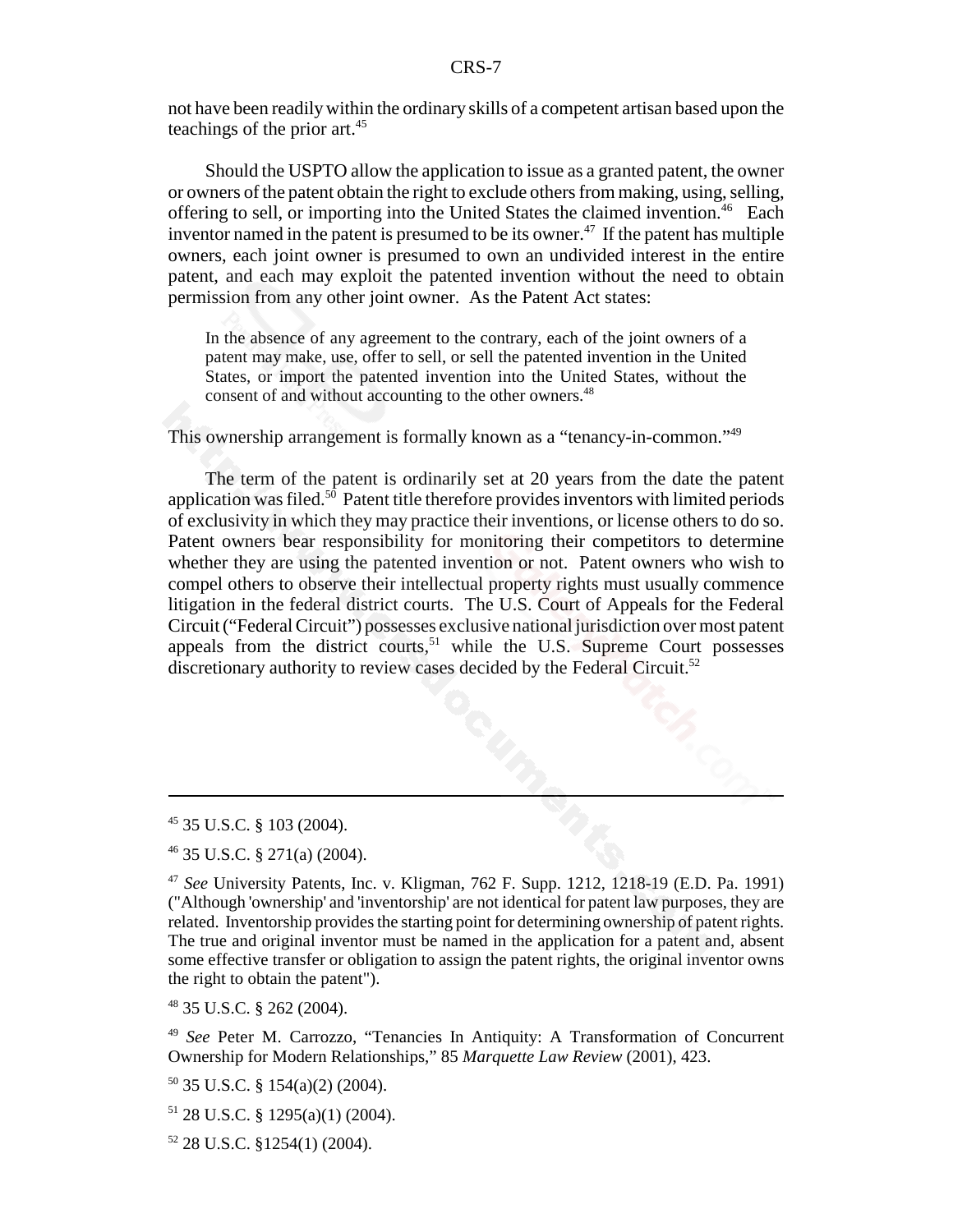## **Federal Legislation Impacting Collaborative Research and the Patent System**

## **The Patent Law Amendments Act of 1984**

Prior to 1984, the patent statutes did not include express provisions that stated the legal standards for inventorship. This situation resulted in judicial holdings that, in the view of some observers, were not conducive to collaborative research. For example, some courts required that an individual contribute to the subject matter of each claim within a patent in order to qualify as a joint inventor.<sup>53</sup> Being excluded from inventorship leads to the result that the individual would also not be considered an owner of the patent. Before 1984, some commentators believed this result led to an atmosphere of caution among potential joint researchers.<sup>54</sup> Under such a rule, entities that made significant contributions to a research project could nonetheless be denied the rewards of patent ownership, due merely to imprecisions or strategic decision-making during the drafting of the patent's claims.<sup>55</sup>

Concerns also arose that the patent law's standard of joint inventorship was not keeping pace with conditions in modern industrial research laboratories. State-ofthe-art research often involves numerous individuals who make different levels of contribution to a project, sometimes sporadically and over a long period of time. Some observers believed the requirement that each named inventor make a contribution to the subject matter of every claim was unrealistic in view of these industrial conditions. As explained by Gerald J. Mossinghoff, then the Commissioner of Patents and Trademarks:

Complying with this requirement is sometimes difficult and at times impossible. Scientists or researchers in an organization often work on a particular aspect or embodiment of the invention, or on only a portion of the invention, while others work on different aspects, embodiments or portions. Scientists are continually added to a research team, while other scientists leave the team. Concepts and development plans generated through brainstorming cannot always be accurately attributed. The preparation of patent applications . . . nevertheless requires the attorney to determine the inventorship of each claim . . . . Adequate protection for an invention may require the filing of several applications to cover the separate contributions to all of its aspects.<sup>56</sup>

By enacting the Patent Law Amendments Act of 1984, Congress responded to both of these issues. As amended by the 1984 legislation, section 116 of the Patent

<sup>53</sup> *See, e.g.,* Rival Mfg. Co. v. Dazey Prods. Co., 358 F. Supp. 91, 101 (W.D. Mo. 1973).

<sup>54</sup> *See* W. Fritz Fasse, "The Muddy Metaphysics of Joint Inventorship: Cleaning Up After the 1984 Amendments to 35 U.S.C. § 116," 5 *Harvard Journal of Law and Technology* (1992), 153.

<sup>55</sup> *Id.*

<sup>56</sup> Hearings on H.R. 3285, H.R. 3286, and H.R. 3605 Before the Subcomm. on Courts, Civil Liberties, and the Administration of Justice of the House Comm. on the Judiciary, 98th Cong., 2d Sess. 61 (1984) (testimony of Commissioner Mossinghoff).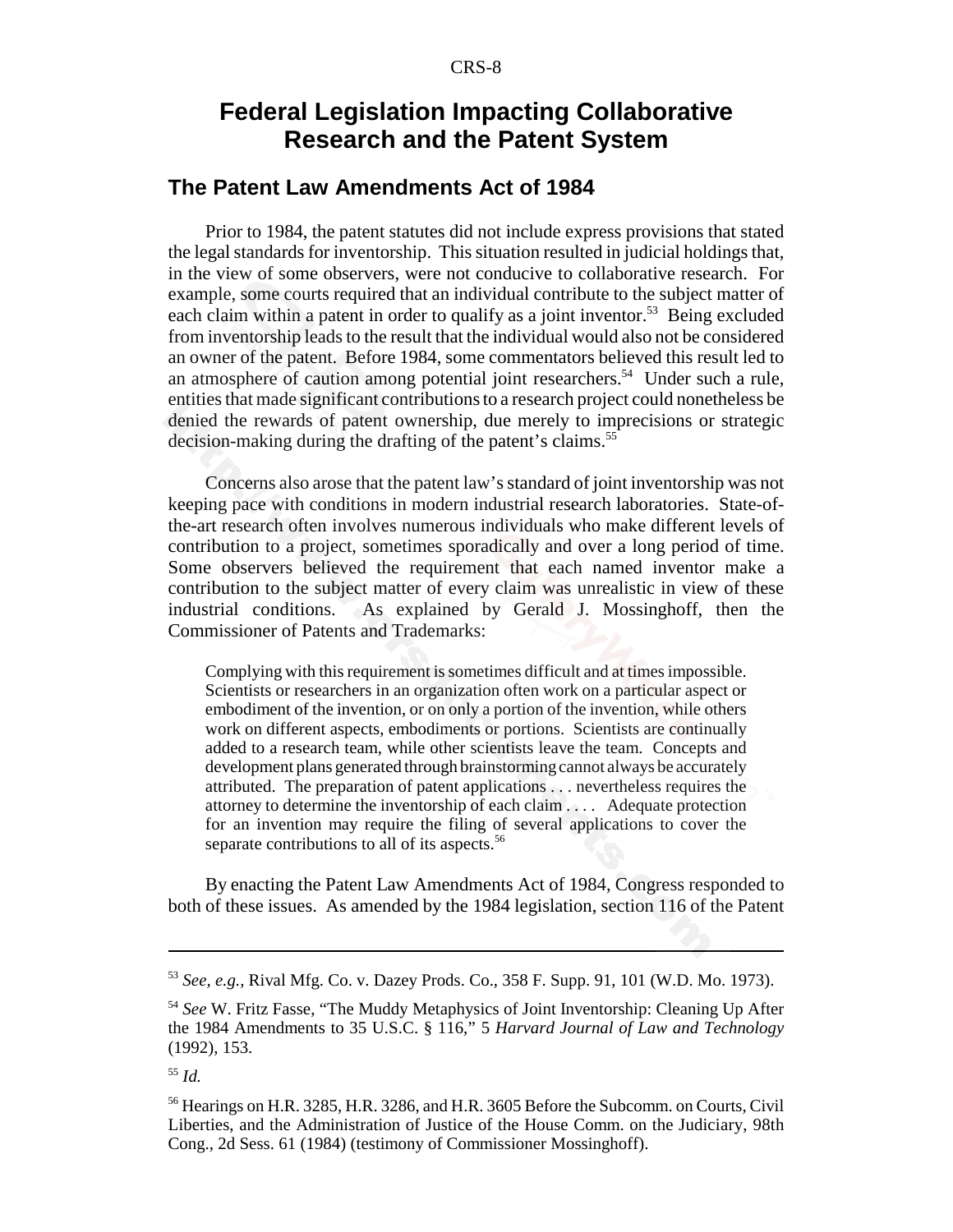Act stipulates that individuals may be joint inventors "even though (1) they did not physically work together or at the same time, (2) each did not make the same type or amount of contribution, or (3) each did not make a contribution to the subject matter of every claim of the patent."57 This language mirrors that of an earlier judicial opinion, *Monsanto Co. v. Kamp*. 58 In that case the U.S. District Court for the District of Columbia considered whether the defendants, Kamp and Jahn, had appropriately been named as inventors on a patent claiming a polyethylene-lined plastic bottle. In finding the two were properly considered joint inventors, the court explained:

A joint invention is the product of collaboration of the inventive endeavors of two or more persons working toward the same end and producing an invention by their aggregate efforts. To constitute a joint invention, it is necessary that each of the inventors work on the same subject matter and make some contribution to the inventive thought and to the final result. Each needs to perform but a part of the task if an invention emerges from all of the steps taken together. It is not necessary that the entire inventive concept should occur to each of the joint inventors, or that the two should physically work on the project together. One may take a step at one time, the other an approach at different times. One may do more of the experimental work while the other makes suggestions from time to time. The fact that each of the inventors plays a different role and that the contribution of one may not be as great as that of another, does not detract from the fact that the invention is joint, if each makes some original contribution, though partial, to the final solution of the problem.<sup>59</sup>

The 1984 amendments also provided legislative mechanisms for correcting the identity of the inventors listed on a patent. Traditionally, the incorrect naming of inventors had significant consequences for the validity of the patent.<sup>60</sup> Either the improper addition of a person who was not in fact an inventor, which is termed "misjoinder" in patent parlance, or the failure to name a correct inventor, which is termed "nonjoinder," were strict grounds for patent invalidity.<sup>61</sup>

This longstanding patent law doctrine was believed to clash with the needs of contemporary industry. With the increasingly collaborative nature of research came larger teams of researchers, which in turn increased the possibility of mistakes in the identification of inventors. The patent law's draconian sanction for the misnaming

<sup>57 35</sup> U.S.C. § 116 (2004).

<sup>58 269</sup> F. Supp. 818 (D.D.C. 1967).

<sup>59</sup> *Id.* at 824.

<sup>&</sup>lt;sup>60</sup> *See, e.g.,* Pointer v. Six Wheel Corp., 177 F.2d 153, 157, 83 USPQ 43, 47 (9<sup>th</sup> Cir. 1949) ("it has been held repeatedly that a valid patent can only be granted to the real inventor, that the original and first inventor must make the application, and that, in the case of a patent which is a joint invention, a patent issued to one only of the inventors is void."); City of Milwaukee v. Activated Sludge, Inc., 69 F.2d 577, 587, 21 USPO 69 (7<sup>th</sup> Cir. 1934) ("When a number of persons make an invention jointly, a valid patent can not be taken out in the name of one of them."); Smart v. Wright, 227 F. 84, 87 ( $8<sup>th</sup>$  Cir. 1915) ("the machine was the result of the joint thought and action of the two men, Wright and Smart. That being the case, neither of them could secure a valid patent as sole inventor.").

<sup>61</sup> Pannu v. Iolab Corp., 155 F.3d 1344, 1349-50, 47 USPQ2d 1657, 1662 (Fed. Cir. 1998).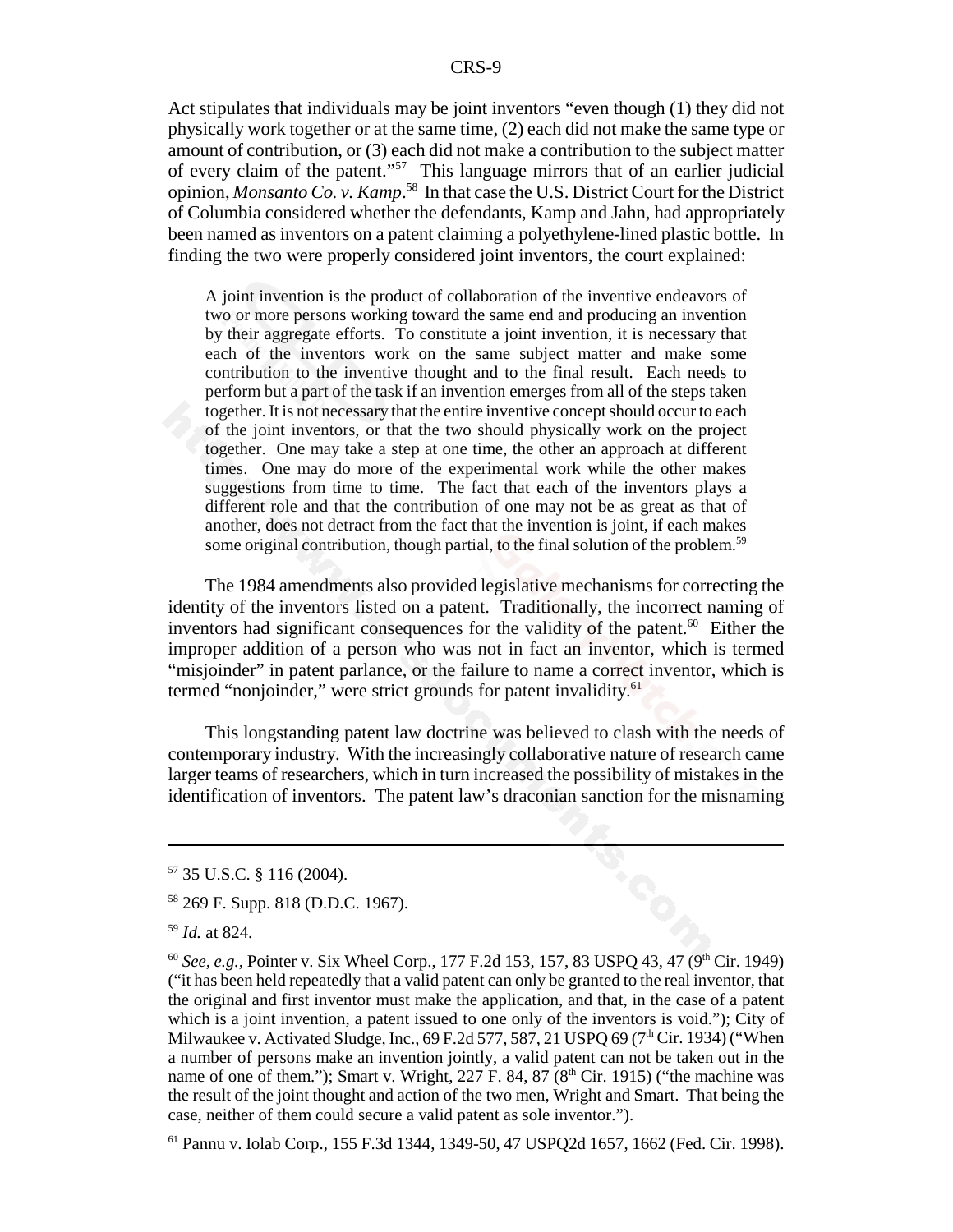of inventors, coupled with the absence of mechanisms for correcting mistakes, were believed to be ill-suited for modern conditions.

The Patent Law Amendments Act of 1984 provided a response to this situation by retaining the rule that identifying the correct inventor or inventors is a condition of patentability.<sup>62</sup> However, this legislation allowed for the correction of both nonjoinder and misjoinder errors.<sup>63</sup> As codified in § 256 of the Patent Act, the USPTO may issue a certificate correcting inventorship so long as these errors arose without deceptive intent. Section 256 also allows for courts to issue orders requiring the USPTO to correct the listing of inventors on a particular patent.<sup>64</sup>

The 1984 legislation also amended the definition of "prior art" to exclude certain "in-house" knowledge–known to members of a collaborative research team but not to the general public–from qualifying as "prior art" under the Patent Act.<sup>65</sup> Congress confirmed and slightly broadened this exemption when it enacted the American Inventors Protection Act of 1999.<sup>66</sup> Due to this legislation, in-house information may not be cited against patent applications filed by joint researchers, at least for purposes of patent law's nonobviousness requirement.<sup>67</sup> This provision is currently codified at § 103(c)(1) of Title 35, United States Code.

A review of the history of this legislation may aid understanding of this rather technical provision. Congress enacted the 1984 and 1999 statutes in response to the judicial opinion in *In re Bass*.<sup>68</sup> In that case, three joint inventors, Bass, Jenkins, and Horvat, applied for a patent on an air control system for carding machines. Their application was rejected because, in the view of the USPTO and the court of appeals, the invention it claimed would have been obvious in view of the "prior art."69 However, the prior art demonstrating the obviousness of the invention in part

 $62$  35 U.S.C. § 102(f) (2000) ("A person shall be entitled to a patent unless – (f) he did not himself invent the subject matter sought to be patented . . . ."); 35 U.S.C. § 111 (2000) ("Application for patent shall be made, or authorized to be made, by the inventor, except as otherwise provided by this title . . . .").

<sup>63</sup> Patent Law Amendments Act of 1984, P.L. 98-622, 98 Stat. 3383.

<sup>64</sup> Hess v. Advanced Cardiovascular Sys., Inc., 106 F.3d 976, 980 (Fed. Cir. 1997).

<sup>65</sup> Patent Law Amendments of 1984, P.L. 98–622, § 104, 98 Stat. 3385.

<sup>66</sup> P.L. 106–113, 113 Stat. 1501 (Nov. 29, 1999).

 $67$  Stated in more precise terms, the statute exempts prior art arising from "one or more of subsections (e), (f), and (g)" of  $\S$  102 from consideration in the nonobviousness inquiry under  $\S$  103(a), if certain conditions are met. Specifically, the putative prior art under  $\S$ 102(e), (f) or (g), as well as the claimed invention, must either be owned by, or subject to an obligation of assignment to, a single entity at the time the invention was made.

<sup>68 474</sup> F.2d 1276 (CCPA 1973).

 $69$  As described earlier in this report, the term "prior art" refers to the patent, publications, and other sources of information that describe state-of-the-art knowledge that is known to the public. This information is compared to the claimed invention to determine whether the invention is novel and nonobvious, and therefore eligible for patenting.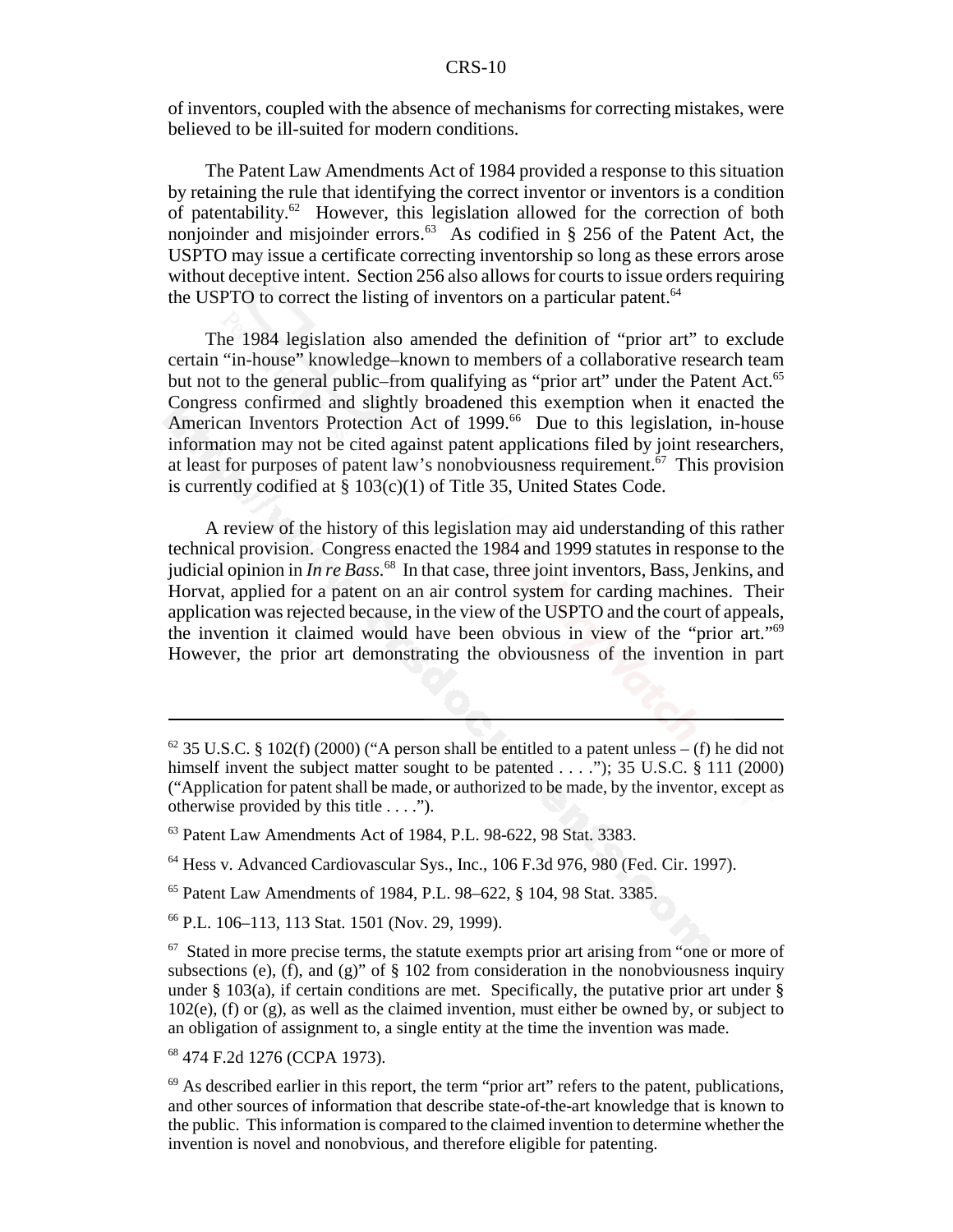consisted of two U.S. patents: one granted to Bass and Horvat, and another issued to Jenkins.<sup>70</sup>

The correspondence of inventor surnames between the application and the prior art patents was not a coincidence–the prior art patents had been granted to the same Bass and Horvat, in the one case, and the same Jenkins in the other, as were seeking the new patent. This meant that these inventors' own earlier work had been cited against them to establish obviousness. Ordinarily, the patent statute makes it clear that an inventor's own prior inventive efforts may not anticipate her own subsequent patent application.71 However, the *Bass* court reasoned that an opposite approach was permissible because of a traditional patent law principle that treats each new combination of joint inventors as a distinct "inventive entity." This rule applies even where these combinations share individual inventors.

Under the "inventive entity" rule, the team of Bass, Jenkins and Horvat is considered a different inventive entity than the team of just Bass and Horvat. Each group of natural persons essentially acquires its own legal identity; they, as a whole, constitute "the inventor" of that technology. On this view, the two prior art patents at issue in the *Bass* litigation were, as matter of legal technicality, the work of a different "inventor" from the one seeking the present patent, and thus relevant prior art. $72$ 

Concerns arose that the holding in *In re Bass* was not conducive to joint research. Large research institutions may employ numerous technologists to engage in collaborative research and development efforts, and there may be a constant shifting in the composition of inventive teams working on different projects. Applying the rule of *In re Bass* in this setting could lead to a denial of patent rights even if only a slight change in personnel occurred. In a particularly fertile and interactive corporate research department, inventors could find themselves unable to obtain patents due to "in-house" rejections for obviousness based upon efforts by their peers, and even in part by themselves.<sup>73</sup>

Congress intended § 103(c)(1) to solve the problem highlighted in *In re Bass* by exempting certain prior art from the obviousness analysis in joint research and development settings. Section  $103(c)(1)$  is a narrowly worded provision, however.

72 474 F.2d at 1287.

<sup>70 474</sup> F.2d at 1287.

 $71$  There are some exceptions to this basic rule. In particular, if an inventor discloses an invention through a publication or public use, or places the invention "on sale," but waits more than one year to file a patent application, then the inventor's earlier disclosure will defeat his prospective patent rights. *See* 35 U.S.C. § 102(b) (2004). Generally speaking, however, information in the public domain qualifies as "prior art" only if it is the work of "another." *See, e.g.,* 35 U.S.C. § 102(e) (2004).

<sup>73</sup> *See* generally Brian P. Murphy, "Oddzon Products and Derivation of Inventions: At Odds with the Purpose of Section 102(f) of the Patent Act?," 9 *Fordham Intellectual Property, Media & Entertainment Law Journal*(1999), 529; Eric K. Steffe *et al.*, "Biotech Collaborations and Maximizing Patent Protection: Two Hypotheticals," 27 *American Intellectual Property Law Association Quarterly Journal* (1999), 167.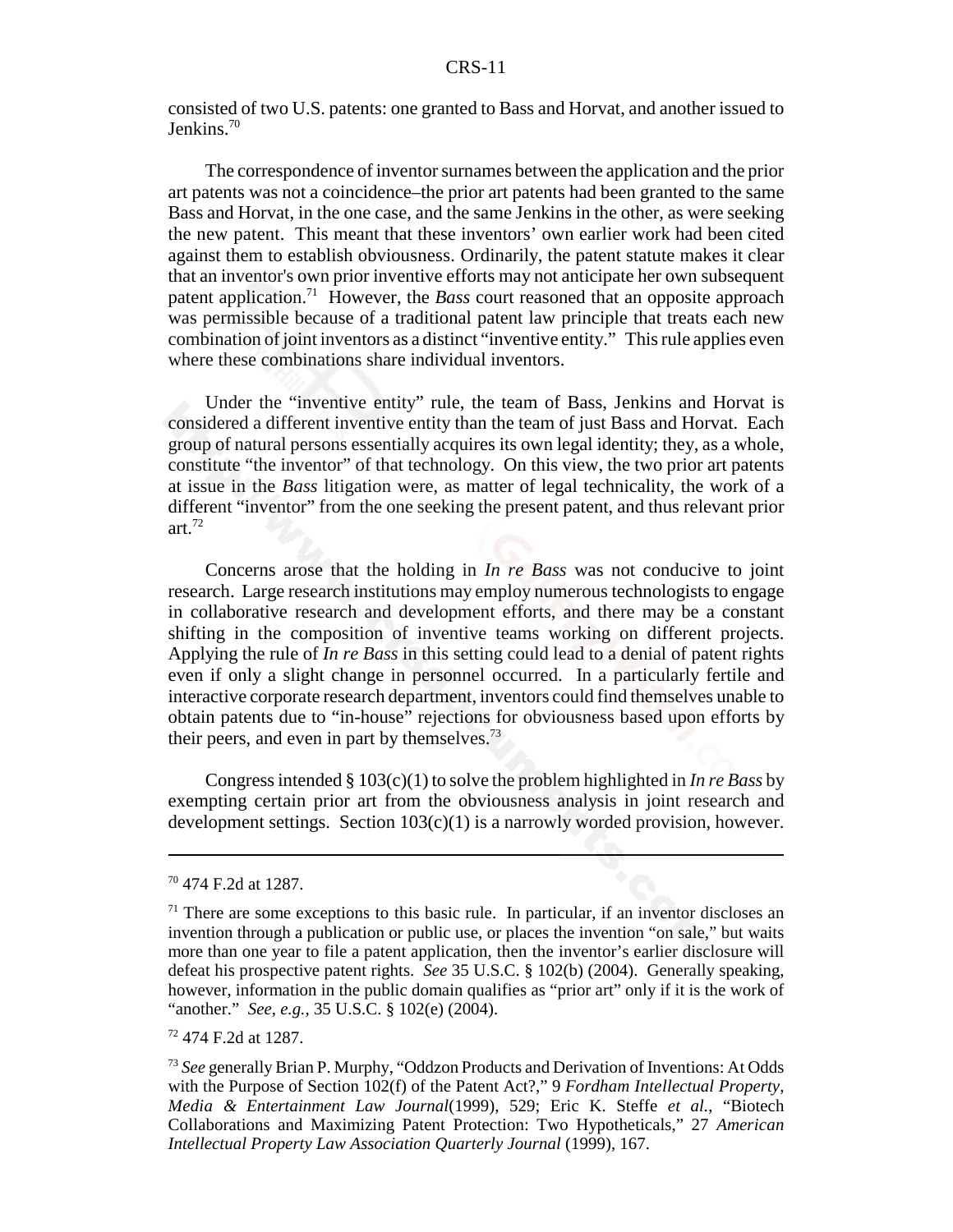Generally speaking, if a reference is available not merely in-house, but in fact to the public at large, then it may still be used to defeat the patent or patent application.<sup>74</sup>

## **The CREATE Act**

The 108<sup>th</sup> Congress enacted additional legislation that expanded the existing exemption for in-house research. The Cooperative Research and Technology Enhancement (CREATE) Act,<sup>75</sup> signed by President Bush on December 10, 2004, was enacted in response to a decision of the Court of Appeals for the Federal Circuit, *Oddzon Products, Inc. v. Just Toys, Inc.*76 The *Oddzon* decision held that certain inhouse research, potentially performed by one of a group of collaborative researchers, constituted prior art and could potentially be patent-defeating.77 Congress intended that the CREATE Act, which was codified at  $35$  U.S.C.  $\S$  103(c)(2) and (3), would stimulate joint research by eliminating this source of prior art from the nonobviousness inquiry.

The CREATE Act operates by extending the circumstances under which the 35 U.S.C.  $\S$  103(c)(1) exemption applies. In particular, when a claimed invention resulted from joint research between two or more entities, the CREATE Act excludes certain prior art developed by one of the researchers from the nonobviousness analysis if:

- the claimed invention was made by or on behalf of parties to a joint research agreement that was in effect on or before the date the claimed invention was made;
- the claimed invention was made as a result of activities undertaken within the scope of the joint research agreement; and
- the application for patent for the claimed invention discloses or is amended to disclose the names of the parties to the joint research agreement.78

The term "joint research agreement" is defined as "a written contract, grant, or cooperative agreement entered into by two or more persons or entities for the performance of experimental, developmental, or research work in the field of the

 $74$  Stated in more technical terms, if the prior art qualifies under another paragraph of 35 U.S.C. § 102–for example, under the "printed publication" or "public use" bar of § 102(b)– then the  $\S 103(c)(1)$  exemption does not apply.

<sup>75</sup> Pub. L. 108–453, 118 Stat. 3596 (2004) ("CREATE Act"). *See* CRS Report RS21882, *Cooperative R&D and the Cooperative Research and Technology Enhancement (CREATE) Act*, by Wendy H. Schacht.

<sup>76 122</sup> F.3d 1396 (Fed. Cir. 1997).

<sup>77</sup> Stated more precisely, the *Oddzon* decision held that subject matter that qualifies as prior art only under 35 U.S.C. § 102(f) may be used for purposes of a nonobviousness analysis under 35 U.S.C. § 103(a). *Oddzon*, 122 F.3d at 1403.

 $78$  35 U.S.C. §103(c)(2) (2004).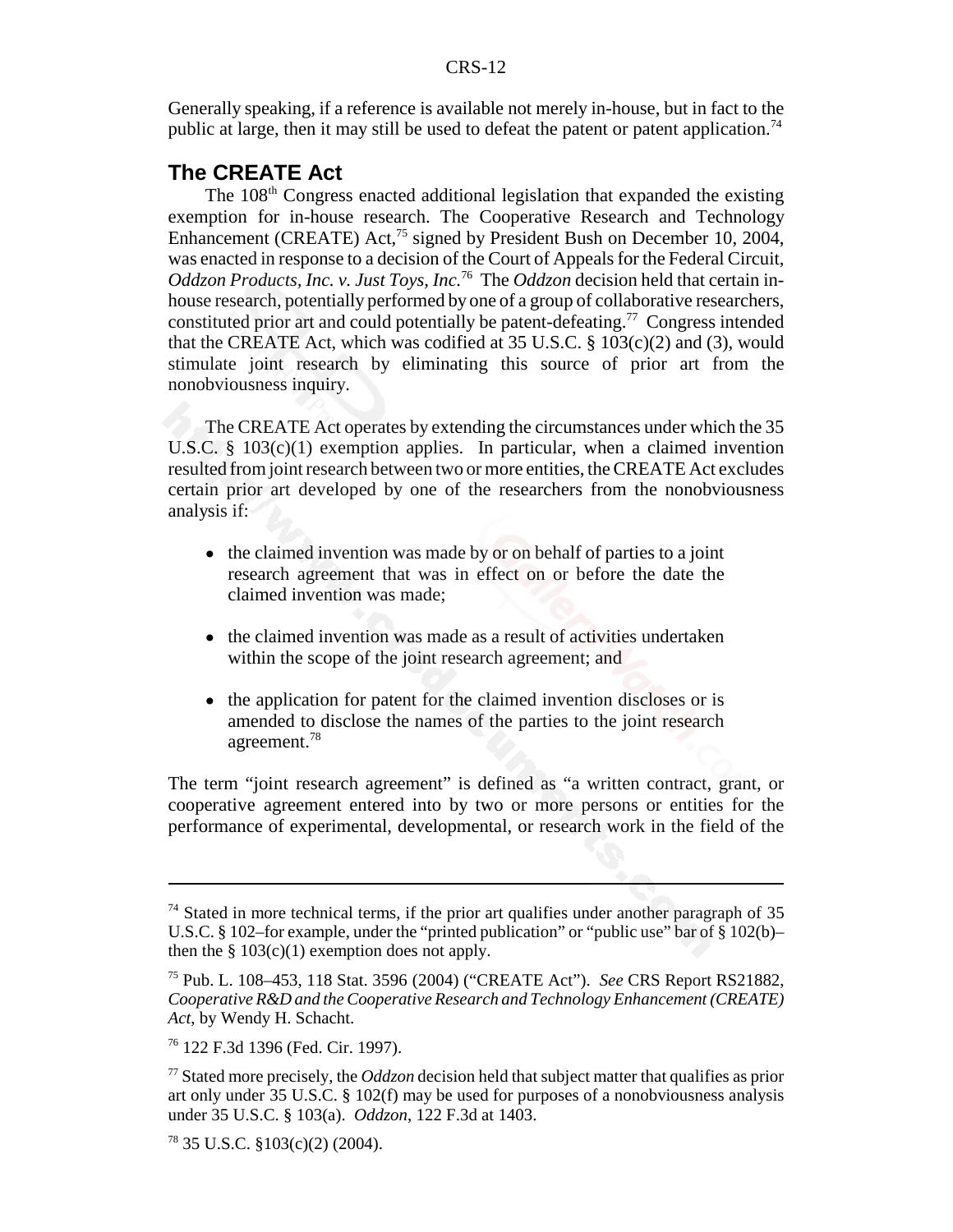claimed invention."79 The CREATE Act applies to any patent, including a reissue patent, granted on or after December 10, 2004.<sup>80</sup>

As explained by the House Committee on the Judiciary, "the CREATE Act provides a simple means of extending the 'safe harbor' provisions of current law that treats inventions of a common owner similarly to inventions made by a single person."81 Under this legislation, inventions generated through collaborative research are treated as if they were made by a single individual, or subject to an obligation of assignment to the same individual, if a joint research agreement has been reached prior to the development of the invention. This legal fiction in turn allows joint researchers to take advantage of the prior art exemption under Section  $103(c)(1)$  of the Patent Act.<sup>82</sup>

## **Current Issues**

Congressional amendments to the Patent Act of 1952 in 1984, 1999, and 2004 have clarified and refined the legal standards governing collaborative research. In the view of some observers, however, additional concerns exist with respect to the governing patent law standards. This report considers two of these issues: the standard of inventorship itself, as well as the property rules regulating joint ownership of patents.

## **Standards of Joint Inventorship**

The 1984 amendments to the Patent Act stipulated that individuals may be joint inventors "even though (1) they did not physically work together or at the same time, (2) each did not make the same type or amount of contribution, or (3) each did not make a contribution to the subject matter of every claim of the patent."<sup>83</sup> It can be appreciated that this language offers a negative definition–that is to say, the statute identifies certain conditions that do not disqualify an individual from being considered an inventor. But this provision does not affirmatively specify the level of technical contribution needed to allow an individual to rise to the level of an inventor, and therefore be named on the patent instrument.<sup>84</sup>

<sup>79 35</sup> U.S.C. §103(c)(3) (2004).

<sup>80</sup> CREATE Act, §3.

<sup>81</sup> U.S. Congress, House of Representatives, House Committee on the Judiciary, *Cooperative Research and Technology Enhancement (CREATE) Act of 2003*, House Report 108-425, 108th Cong, 2d sess., Feb. 24, 2004, at 5.

<sup>&</sup>lt;sup>82</sup> 35 U.S.C. § 103(c)(1)(2004). Recall that under this provision prior art available only under paragraphs (e), (f), and (g) of section  $102$  may be excluded for purposes of nonobviousness if both the putative prior art and the claimed invention were in fact owned or subject to an obligation of assignment by one of the joint researchers.

<sup>83 35</sup> U.S.C. § 116 (2004).

<sup>84</sup> *See* Fina Oil & Chem. Co. v. Ewen, 123 F.3d 1466, 1473 (Fed. Cir. 1997) (noting that § (continued...)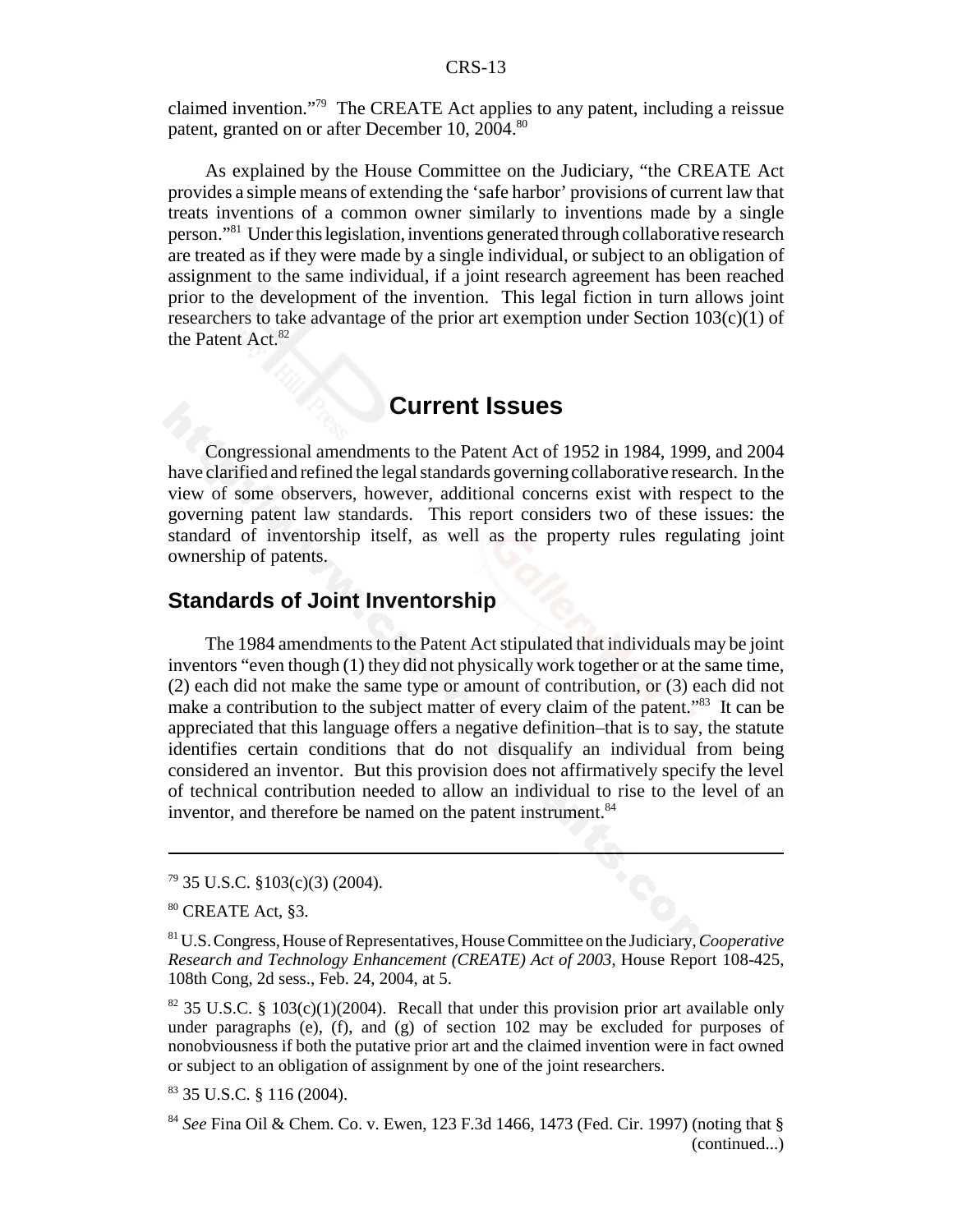Some commentators believe that the lack of an affirmative statutory definition of inventorship contributes to the difficulties of determining, under certain factual situations, whether a particular individual qualifies as an inventor. Of course, since the inventors named on a patent are presumptively its owners, this determination has very significant practical consequences for collaborative research projects. Suppose, for example, that two firms each provide one of their employees to work on a joint research project. Suppose further that the project results in a patented invention, but only one of the employees is considered to be an inventor that can be named on the patent. In that situation, unless the two firms have stipulated otherwise via contract, then only one of the firms will own the patent. If the other firm practices the patented invention, its former research partner would be able to bring charges of infringement against it.85

Although no specific statutory language defines which individuals may be considered a joint inventor, a number of judicial opinions concerning inventorship disputes provide some guidance to industry. Most patent law experts agree that at least some basic principles regarding joint inventorship are clear from the case law. As summarized by the Federal Circuit:

All that is required is that the [joint inventor] (1) contribute in some significant manner to the conception or reduction to practice of the invention; (2) make a contribution to the claimed invention that is not insignificant in quantity, when that contribution is measured against the dimension of the full invention, and (3) do more than merely explain to the real inventors well-known concepts and/or the current state of the art.<sup>86</sup>

Some examples illustrate this standard. Suppose, for example, that a laboratory technician merely follows the instructions of a chemist in order to synthesize a new compound. Because he made no inventive contribution to the project himself, he would not be judged a joint inventor. $87$  On the other hand, suppose that the chemist had the general idea of the properties of a desirable new compound, but had no idea how to actually make that compound. Through research, the laboratory technician develops the new techniques needed to formulate the compound. In such a case, the chemist and the laboratory technicians would likely be judged joint inventors.<sup>88</sup>

Beyond this basic guidance, however, the determination of contested patent inventorship has been deemed highly fact specific, with results varying on a case-by-

 $84$  (...continued)

<sup>116 &</sup>quot;sets no explicit lower limit on the quantum or quality of inventive contribution required for a person to qualify as a joint inventor.").

<sup>85 35</sup> U.S.C. § 271(a) (2004).

<sup>86</sup> Pannu v. Iolab Corp., 155 F.3d 1344, 1351 (Fed. Cir. 1998).

<sup>87</sup> *See* Hess v. Advanced Cardiovascular Sys., Inc., 106 F.3d 976 (Fed. Cir. 1997).

<sup>88</sup> *See* Roger E. Schechter & John R. Thomas, *Principles of Patent Law* § 11.1 (2d. ed 2004).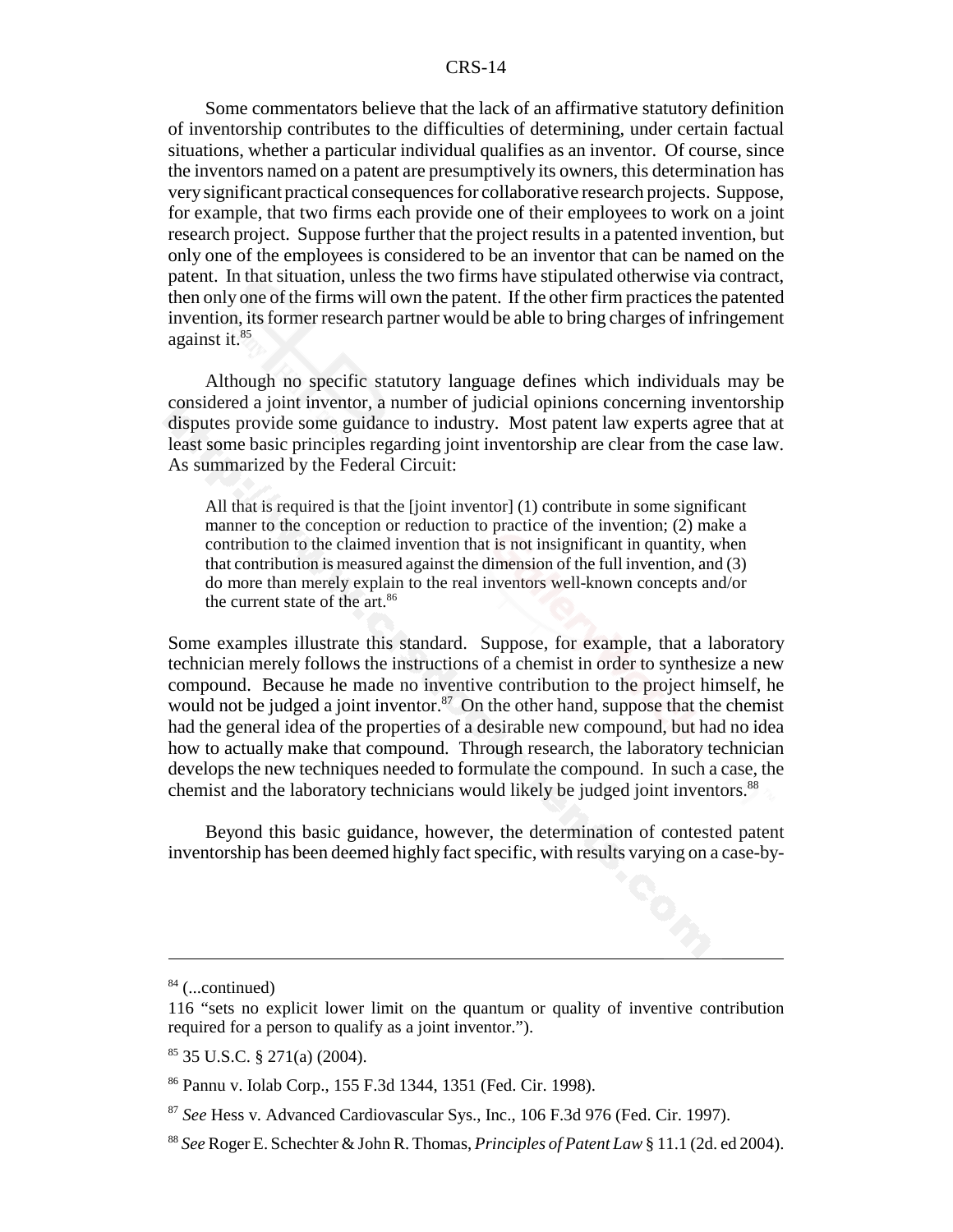case basis.89 At least one court appears to agree with this assessment. As one trial court stated:

The exact parameters of what constitutes joint inventorship are quite difficult to define. It is one of the muddiest concepts in the muddy metaphysics of the patent law. On the one hand, it is reasonably clear that a person who has merely followed instructions of another in performing experiments is not a co-inventor of the object to which those experiments are directed. To claim inventorship is to claim at least some role in the final conception of that which is sought to be patented. Perhaps one need not be able to point to a specific component as one's sole idea, but one must be able to say that without his contribution to the final conception, it would have been less-less efficient, less simple, less economical, less something of benefit.<sup>90</sup>

To the extent that these criticisms are accurate, they may have negative implications for collaborative research. One commentator explains:

Given the minimal and rather vague, thus unpredictable, standards for determining inventorship, the current state of the law fosters uncertainty and apprehension regarding the contributions of various researchers or team members participating in the inventive process. In recent years, a claim of joint inventorship has become an attractive option for disgruntled scientists suing either their former research partners or former employers. Likewise, defendants accused of infringement might endeavor to find an unnamed, overlooked and minor contributor to defeat a claim of infringement. . . . Thus, the very purpose of the 1984 amendments has been turned on its ear–refurbished § 116, designed to encourage team research, may now be impeding it. $91$ 

As a result, some commentators have called for more specific legislative guidance on the joint inventorship standard. One possible reform would be to stipulate a clear rule, or possibly a list of factors that courts should consider, with respect to joint inventorship. This legislation could be based upon such factors as the amount of contribution made by each putative joint inventor, the relationship between these individuals, the overall size of the inventive entity, and the technological field of the invention. $92$ 

On the other hand, fashioning a workable standard of joint inventorship might prove very difficult. Collaborative research occurs between a number of differently situated actors, including sophisticated multinational enterprises, universities, government laboratories, and individuals, in a variety of settings.  $93\text{ As a result}$ , identifying which individuals deserve to be named as joint inventors may inherently

<sup>89</sup> *See* Jerry C. Liu, "Overview of Patent Ownership Considerations in Joint Technology Development," 2005 *Syracuse Science & Technology Law Reporter*, at 1.

<sup>90</sup> Mueller Brass Co. v. Reading Indus., 352 F. Supp. 1357 (E.D. Pa. 1972), *aff'd*, 487 F.2d 1395 (3d Cir. 1973).

<sup>91</sup> Matt, *supra* note 8, at 247-48.

<sup>92</sup> *Id.*

<sup>&</sup>lt;sup>93</sup> See John J. Okuley, "Resolution of Inventorship Disputes: Avoiding Litigation Through Early Evaluation," 18 *Ohio State Journal on Dispute Resolution* (2003), 915.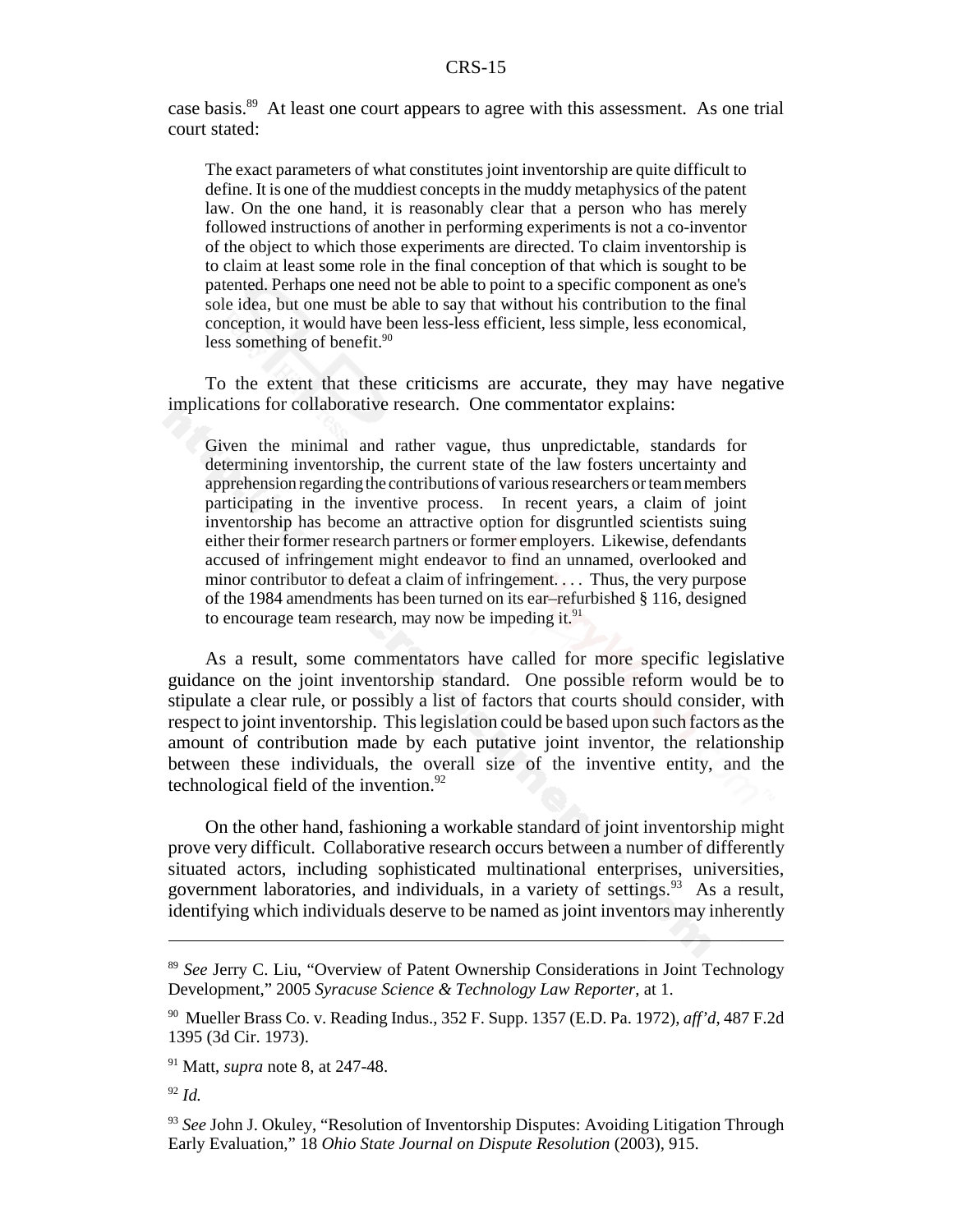call for a detailed review of the circumstances of individual cases. Articulating a single rule to govern all of these situations could potentially lead to unjust results in particular factual settings.94

In addition, collaborative researchers possess some ability to protect their interests in this situation. A joint researcher could, through a contract established in advance, stipulate that should he not be entitled to be named as an inventor in any patents that result from a cooperative effort, he is nonetheless entitled to be licensed or assigned an interest in those patents. As a result, even where a joint researcher is not entitled to be named as an inventor under the standards established by the patent law, he could nonetheless enjoy the patent-based rewards that result from a collaborative project. Given the ability of joint researchers to "contract around" the patent statute's inventorship standards, changes to current rules may not be a high priority for Congress.

## **Consequences of Joint Ownership**

A second point of concern relates to the legal consequences of joint ownership. As discussed previously, if more than one individual qualifies as an inventor of a particular patented invention, then these individuals are deemed to be "joint owners" who hold the patent as "tenants-in-common."<sup>95</sup> Under this legal arrangement, each joint owner owns an undivided interest in the entire property. Further, each joint owner may exploit the patent without requiring consent from the others.<sup>96</sup>

Suppose, for example, that Firm A and Firm B engaged in a joint research project. Among the results of that project was a patent that named employees from both Firm A and Firm B as inventors. In turn, those inventors had previously assigned their rights in their patented inventions to their employers.

In this hypothetical, Firm A can use the patented invention without regard to Firm B's interests, and vice-versa. Neither firm could prevent the other from exploiting the patented invention, nor could one claim a share of any proceeds that the other firm earns. Similarly, one firm could freely license or sell its patent rights to another without interference from the other.

It should be noted that there are two important exceptions to the general rule that a joint owner of a patent may exploit the patented invention without regard to others. First, joint owners of a patent can always change their relationship by express

<sup>94</sup> *See* John R. Thomas, "Formalism at the Federal Circuit," 52 *American University Law Review* (2003), 771.

<sup>95</sup> *See supra* notes 42-44 and accompanying text.

<sup>96</sup> As provided in 35 U.S.C. § 262 (2004):

In the absence of any agreement to the contrary, each of the joint owners of a patent may make, use, offer, to sell, or sell the patented invention in the United States, or import the patented invention into the United States, without the consent of and without accounting to the other owners.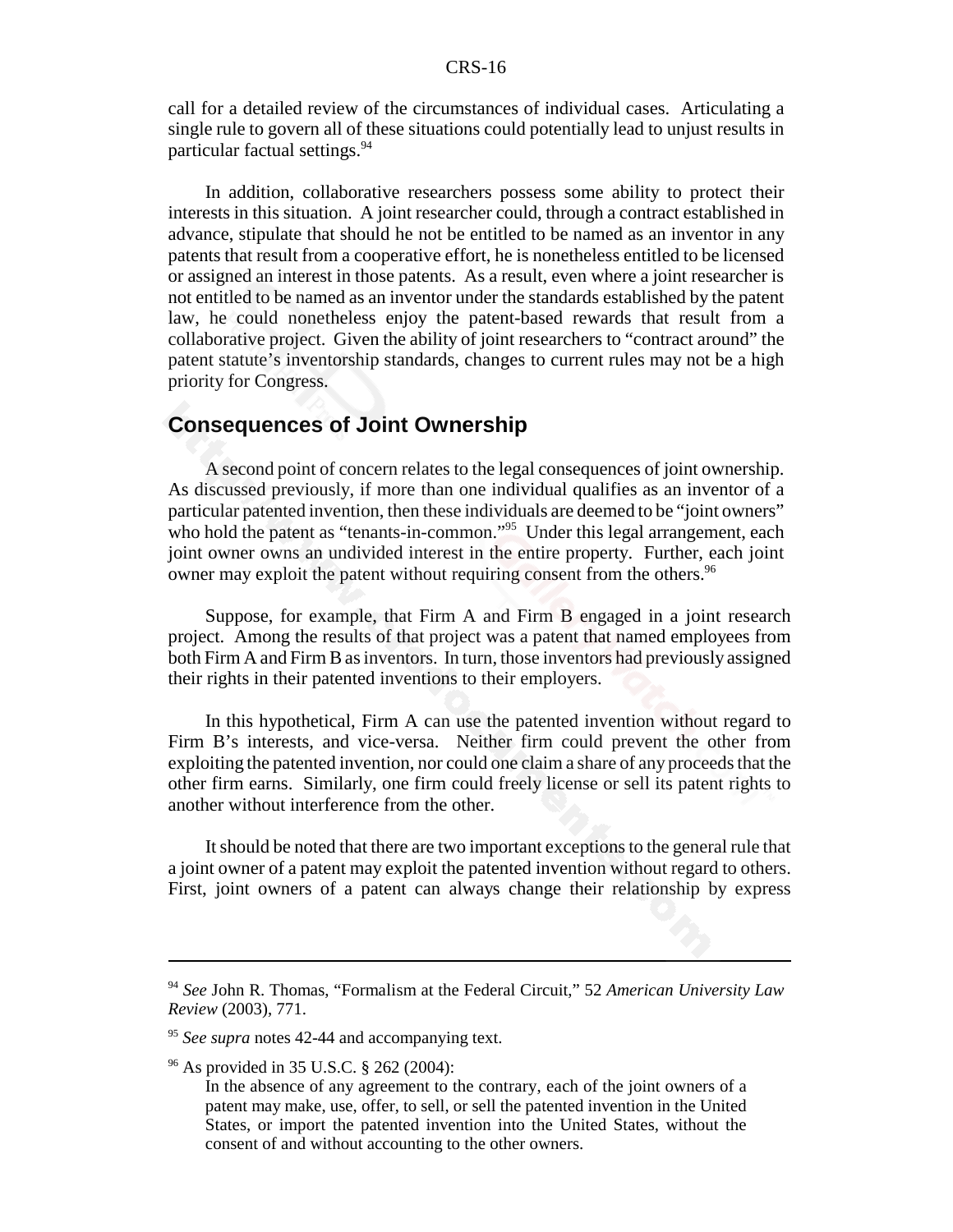agreement. The tenancy-in-common arrangement applies only as a default in the event the owners have not ordered their affairs otherwise, through contract. $97$ 

In addition, joint owners of a patent are required to cooperate before bringing a patent infringement suit in federal court. 35 U.S.C. § 281 states that "A patentee shall have remedy by civil action for infringement of his patent."<sup>98</sup> Courts have interpreted this language as requiring the agreement of each of a patent's joint owners in order to enforce the patent through infringement litigation. Therefore, although one joint owner can manufacture, sell, license or otherwise exploit a patented invention without regard to the other joint owners, permission of the other joint owners must be had prior to commencing an infringement suit.

In light of the usual rule governing a tenancy-in-common relationship, however, some commentators have observed that joint owners of a patent are at each other's mercy.<sup>99</sup> The policy basis for this rule appears to be premised upon creating the maximum opportunity for the patented technology to be exploited in the marketplace.<sup>100</sup> For example, suppose that three different individuals are joint owners of a patent. Under the default rule established by the patent statute, anyone who wishes to sell the patented invention need only obtain a license from any one of the owners. If the rule were otherwise, procuring a license from all three owners might be more costly and difficult. The tenancy-in-common relationship also prevents one of many joint owners from a patent from "holding up" the entire transaction by demanding additional royalties or other consideration.<sup>101</sup>

Some commentators believe that the tenancy-in-common rule may lead to some unjust outcomes in joint research settings, however.<sup>102</sup> Following 1984 amendments to the patent statute, an individual may be named as an inventor even though he did not make the same type or amount of contribution as other inventors, or he did not make a contribution to the subject matter of every claim of the patent.<sup>103</sup> However, once an individual is a named inventor on a patent, he is deemed to be a joint owner of the entire patent instrument. These circumstances may cause him to be considered an owner of many claims to which he made no contribution.

<sup>97</sup> *See* Schechter & Thomas, *supra* note 88, at § 11.1.

<sup>98 35</sup> U.S.C. § 281 (2004).

<sup>99</sup> *See* Cilco, Inc. v. Copeland Intralenses, Inc., 614 F. Supp. 431, 434, 227 USPQ 168, 170 (S.D.N.Y. 1985) ("[C]o-owners [of a patent] are considered to have opposing interests. Each is at the mercy of the other.").

<sup>100</sup> *See* Merges & Locke, *supra* note 10.

<sup>101</sup> *See* Robert P. Merges, "The Law and Economics of Employee Inventions," 13 *Harvard Journal of Law and Technology* (1999), 1.

<sup>102</sup> *See* Konecny, *supra* note 11.

 $103$  35 U.S.C. § 116 (2004).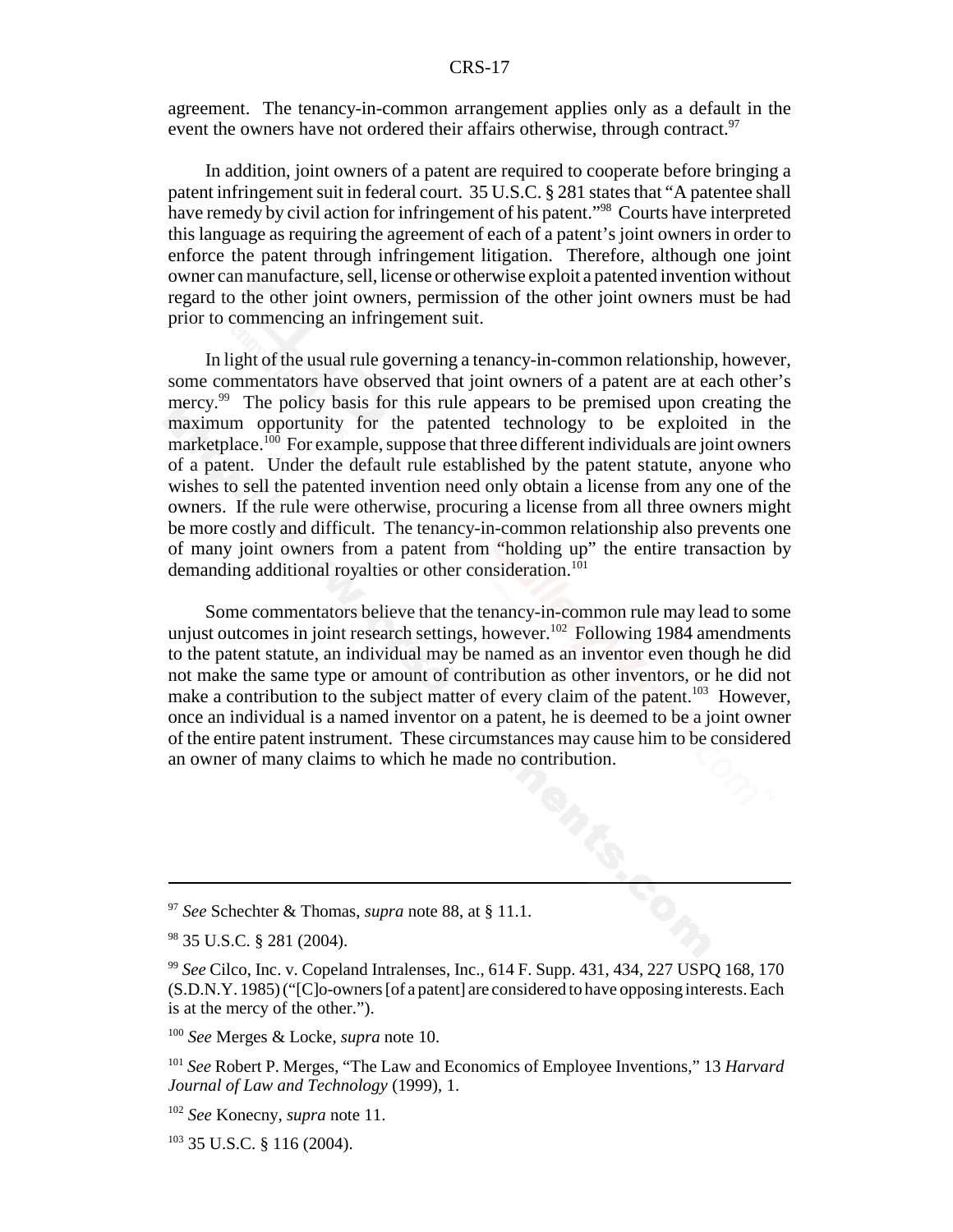This scenario was brought to light by a 1998 decision of the Court of Appeals for the Federal Circuit, *Ethicon, Inc. v. United States Surgical Corp.*104 Here, a Dr. Yoon was named as the inventor of a patent relating to surgical tools. Along with his licensee, Ethicon, Yoon brought an infringement suit against U.S. Surgical. U.S. Surgical subsequently learned that Choi, an electronics technician, had collaborated with Yoon and made some contributions to the patented invention. U.S. Surgical then promptly obtained a license from Choi and then asked the court to name Choi as a coinventor of the patent-in-suit. Due to this license, if Choi qualified as a co-inventor, U.S. Surgical would be considered an authorized licensee and be able to preempt the lawsuit altogether.

U.S. Surgical's strategy ultimately proved successful. The district judge ruled that Choi was a co-inventor of two of the 55 claims of the patent-in-suit and therefore was a joint owner of the entire patent.<sup>105</sup> Following an appeal, the Federal Circuit affirmed. The Court of Appeals cited a number of circumstantial factors that supported the conclusion that Choi had contributed to two of the asserted patent's claims. Among other factors, Yoon's need for a person with electronics expertise, the length of time they worked together, the absence of pay to Choi, and the similarity between the diagrams in the patent and the drawings in Choi's notebook each suggested that Yoon and Choi should be considered joint inventors.<sup>106</sup>

One of the Federal Circuit judges, Judge Pauline Newman, issued a dissenting opinion in the case. Her opinion expressed concern that Choi, who had been shown to have made a contribution to only two of the 55 claims of the patent-in-suit, was now deemed an owner of the entire patent. Judge Newman observed that prior to the 1984 amendments to 35 U.S.C. § 116, Choi would not have been considered a joint inventor because he had not contributed to each of the patent's claims. She interpreted § 116 as merely permitting the naming of additional persons as inventors on a patent instrument.

Judge Newman further explained that being named as an inventor should not necessarily result in full status as a co-owner because the concepts of joint inventorship and joint ownership are conceptually distinct. In her view, ownership rights in a patent are based on the notion that both inventors had shared equally in developing the invention. In such circumstances, a "joint tenancy" system where each inventor owns an undivided share of the entire patent is appropriate. According to Judge Newman, given the 1984 changes to the law of joint inventorship, the law of joint patent ownership deserved reassessment.<sup>107</sup>

Subsequent commentary has largely been sympathetic to the views of the dissenting opinion in *Ethicon v. U.S. Surgical*. Some observers believe that it is inappropriate to "transpose pre-1984 concepts of joint ownership into the new post-

<sup>104 135</sup> F.3d 1456 (Fed. Cir. 1998).

<sup>105 954</sup> F. Supp. 51 (D. Conn. 1997).

 $106$  135 F.3d at 1464.

<sup>107</sup> *Id.* at 1468.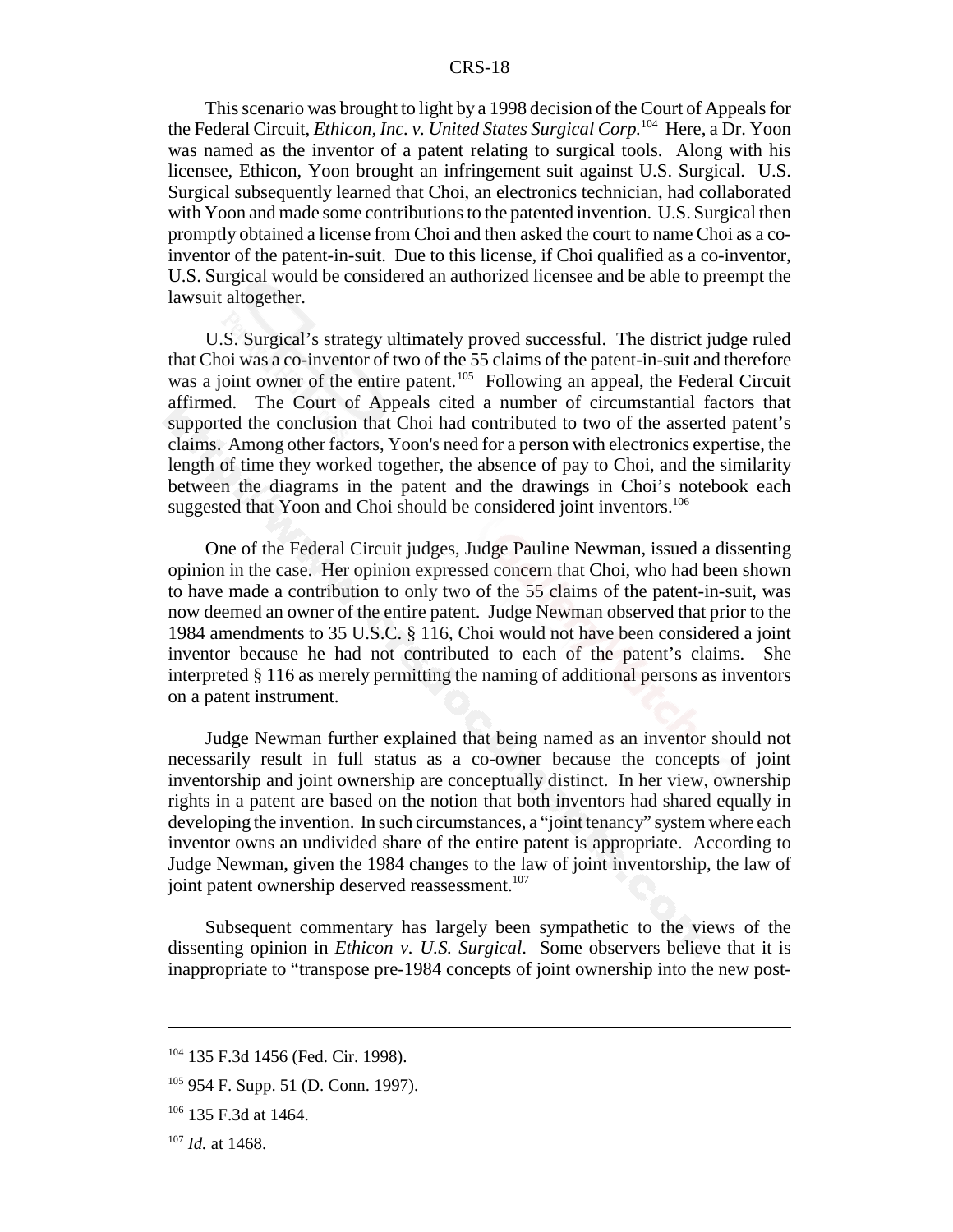1984 inventorship law . . . ."108 In particular, a broad conception of joint inventorship, in combination with a tenancy-in-common ownership paradigm, may allow a joint inventor to enjoy economic rewards that are not commensurate with his contribution to the patent. Believing that this situation "frustrates the purpose of patent law," observers have called for legislative reforms so that courts can "fashion more equitable and economically efficient" distributions of patent-based rewards.<sup>109</sup>

A number of alternatives to the patent law's current tenancy-in-common rules exist. In the copyright law, for example, each joint owner of a copyrighted work is free to exercise any of the rights of a copyright owner without the permission of the other joint owners, and may also license others to exercise those rights as well. However, each joint owner must pay a proportional share of any profits she realizes to the other owners.110 In theory, a similar arrangement could be dictated for joint patent owners as well.

Another possibility would be to consider ownership issues on a claim-by-claim basis, rather than a patent-by-patent basis. Put differently, courts could determine whether a putative joint inventor contributed to the subject matter of the specific claim at issue in a particular litigation. This approach would contrast with the current law, which inquires whether the putative inventor made a contribution to any one of the claims in the asserted patent. $^{111}$ 

Yet another approach would be to attempt to apportion each owner's interest in a patent based upon the extent of his technical contribution to the claimed subject matter. Current law awards each joint owner an equal interest in the patent. It would be theoretically possible for courts to make more particularized determinations of the relative merits of each inventor's contribution. This rule could result, for example, in one joint owner being awarded a 70% share in the patent, while the other joint owner received a 30% share.

Other patent ownership arrangements, similar to those discussed above, may be possible.<sup>112</sup> In weighing the desirability of any alternative to the current regime, one factor to be considered is ease of judicial administration. To the extent that these proposals would involve more difficult determinations than the current tenancy-incommon standard, they are likely to increase the complexity and uncertainty of patent litigation.<sup>113</sup> Another concern may be diminution of the incentives of one joint owner to commercialize the patented invention. Even if one joint owner does not require the permission of others to exploit a patented invention in the marketplace, her incentives

<sup>&</sup>lt;sup>108</sup> Tigran Guledjian, "Teaching the Federal Circuit New Tricks: Updating the Law of Joint Inventorship in Patents," 32 *Loyola of Los Angeles Law Review* (1999), 1273.

<sup>109</sup> *See, e.g.,* Konecny, *supra* note 11, at 176.

<sup>110</sup> Schechter & Thomas, *supra* note 88, at § 6.3.

<sup>111</sup> *See* Steffe *et al.*, *supra* note 73, at 149.

<sup>112</sup> *See* Rivka Monheit, "The Importance of Correct Inventorship," 7 *Journal of Intellectual Property Law* (1999), 191.

<sup>113</sup> *See* Matt, *supra* note 8.